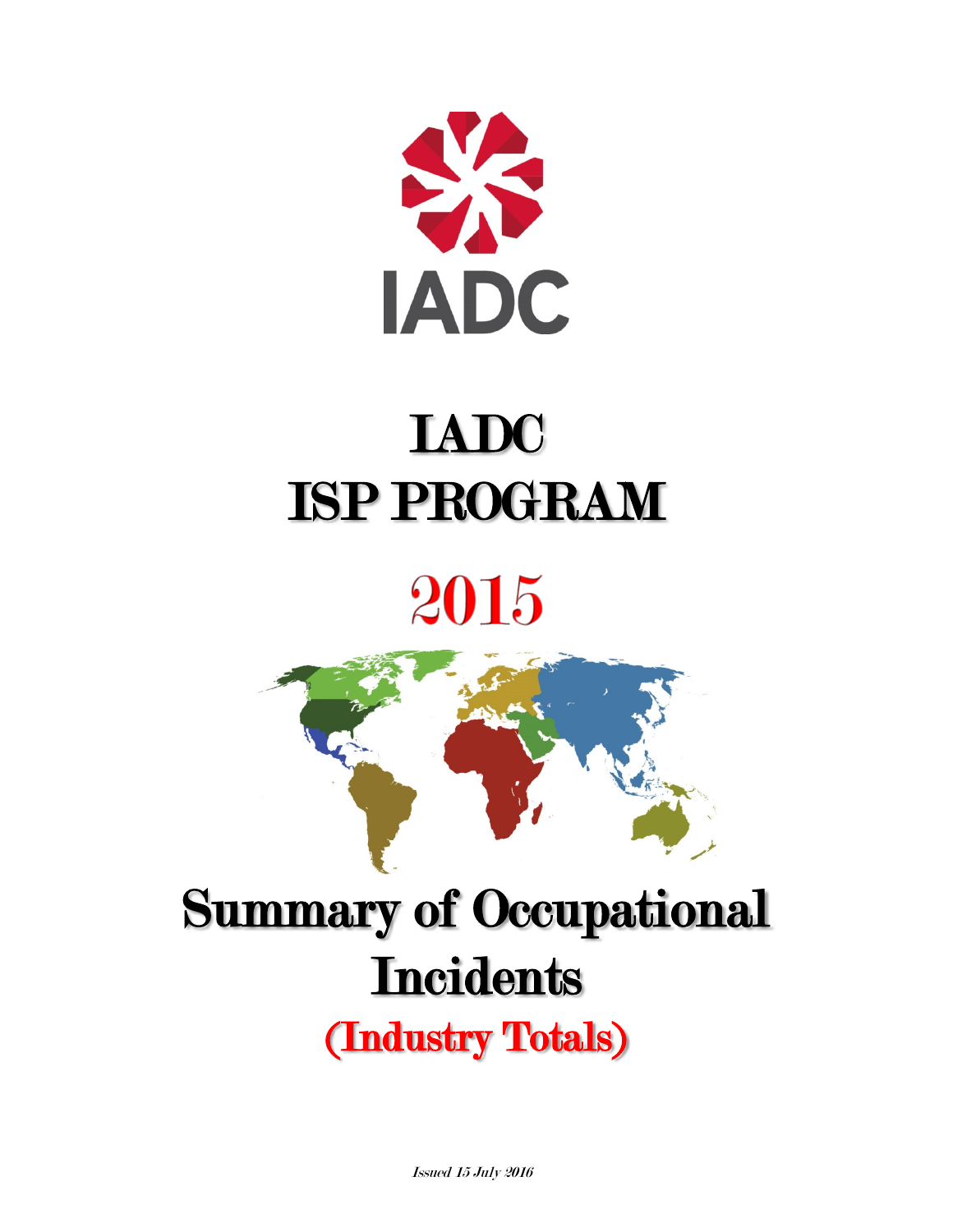

# Table of Contents

**(Table of Contents is Hyperlinked, Just click on Topic & go)**

| SUMMARY OF OCCUPATIONAL INCIDENTS INTRODUCTORY BRIEFING:1                                    |  |
|----------------------------------------------------------------------------------------------|--|
|                                                                                              |  |
|                                                                                              |  |
|                                                                                              |  |
|                                                                                              |  |
|                                                                                              |  |
| Total Industry Land LTI & Recordable Incidence Rates vs Man-hours (Figure 2)10               |  |
| Total Industry Water LTI & Recordable Incidence Rates vs Man-hours (Figure 3) 10             |  |
|                                                                                              |  |
|                                                                                              |  |
|                                                                                              |  |
|                                                                                              |  |
|                                                                                              |  |
|                                                                                              |  |
|                                                                                              |  |
|                                                                                              |  |
|                                                                                              |  |
|                                                                                              |  |
|                                                                                              |  |
|                                                                                              |  |
|                                                                                              |  |
|                                                                                              |  |
|                                                                                              |  |
|                                                                                              |  |
|                                                                                              |  |
|                                                                                              |  |
|                                                                                              |  |
|                                                                                              |  |
|                                                                                              |  |
|                                                                                              |  |
|                                                                                              |  |
|                                                                                              |  |
|                                                                                              |  |
| Asia Pacific Total LTI & Recordable Incidence Rates vs Man-hours (Figure 5) 32               |  |
|                                                                                              |  |
| Australasia Total LTI & Recordable Incidence Rates vs Man-hours (Figure 6)33                 |  |
|                                                                                              |  |
|                                                                                              |  |
| Central America & Caribbean Total LTI & Recordable Incidence Rates vs Man-hours (Figure 8)35 |  |
|                                                                                              |  |
|                                                                                              |  |
|                                                                                              |  |
| Middle East Total LTI & Recordable Incidence Rates vs Man-hours (Figure 10)37                |  |
|                                                                                              |  |
| South America Total LTI & Recordable Incidence Rates vs Man-hours (Figure 11)38              |  |
|                                                                                              |  |
|                                                                                              |  |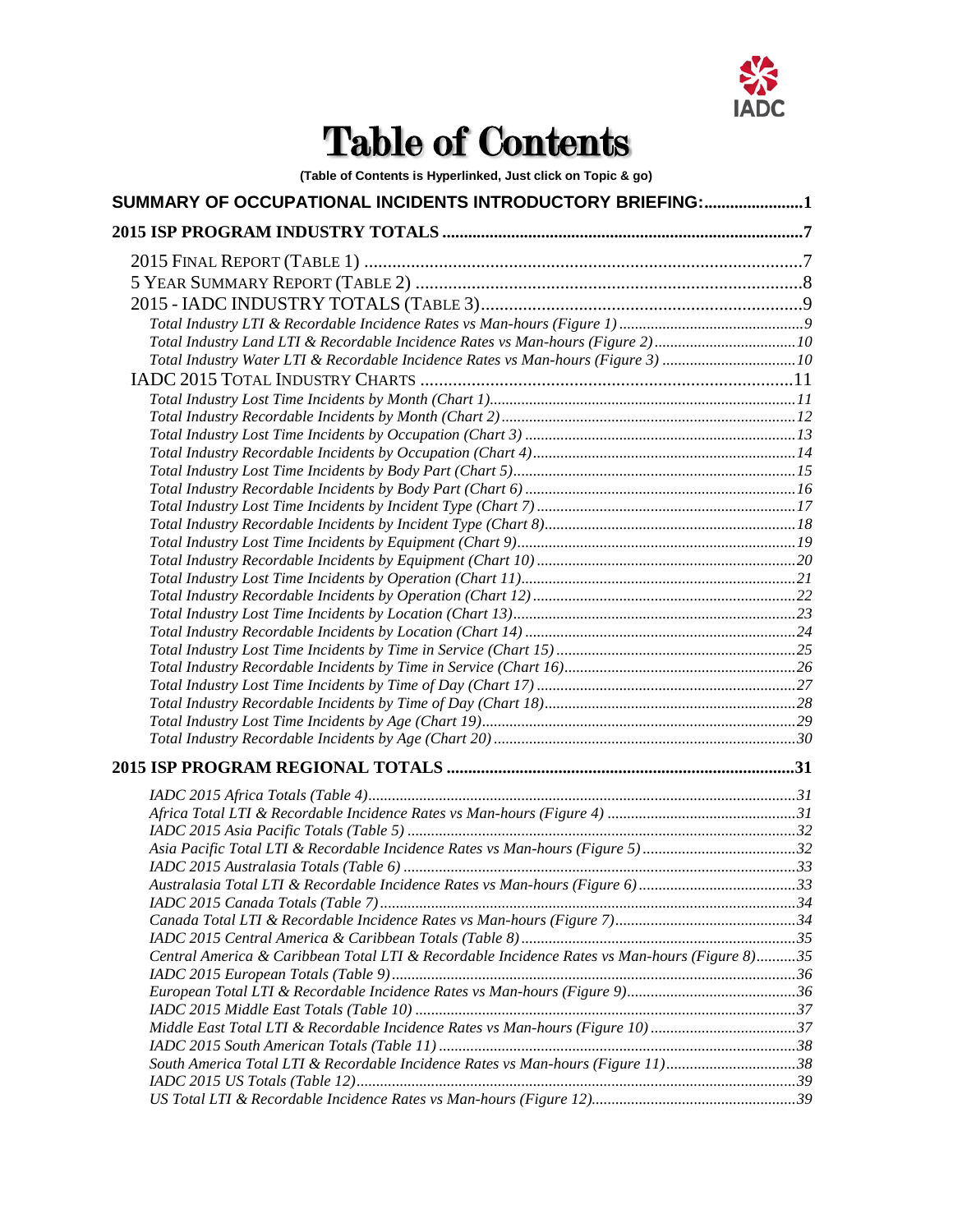

# <span id="page-2-0"></span>**Summary of Occupational Incidents Introductory Briefing:**

**Data gathered in the IADC Incident Statistics Program (ISP) data base, shows that the oil and gas well drilling industry continues work toward reducing incidents on rigs. Even though there was a decrease in rig demand in 2015, the incidence rates improved slightly over 2014. Although IADC ISP calculates both Incidence rates and Frequency rates, this report is based on Incidence rates which are calculated on incidents per 200,000 manhours.** 

The Summary of Occupational Incidents (SOI) is compiled annually from data volunteered by drilling contractors worldwide to the IADC ISP Program. During 2015, 103 contractors participated in the ISP representing a total of 500,564,926 million man-hours worked. Contractors striving for safety improvement by participating in the ISP program reported 1,511 Recordable incidents, 431 Lost Time incidents including 8 fatalities.

#### **Regional Reporting**

Safety data is compiled separately for Land and Offshore operations for nine geographic regions. This report is not designed to measure region against region, but to provide companies operating within each region tools to measure their efforts and make improvement in their safety efforts year over year.

#### **Industry Improvement**

2015 saw the drilling industry's worldwide Lost Time Incidence Rate improve to 0.18 which is an 21.74% improvement of the 2014 report of 0.23. The 2015 Recordable Incident rate improved to 0.60 which is a 20% improvement over the 2014 report of 0.75. The oil and gas well drilling industry's efforts towards safety have resulted in the industry's occupational LTI Incidence rate to remain the same from more than 14.00 in 1963 to 0.18 in 2015, which is a 77 fold improvement.

#### **Fatalities:**

In 2015 the industry's fatalities decreased to 8 incidents compared to 21 incidents reported in 2014. According to the data reported in 2015, one (1) fatality occurred to an employee who had ten or more years of service with the company. Three (3) fatalities occurred to employees who had more than one year but less than five years of service and one (1) with more than three months but less than six months of service. One (1) of the victims had worked for the company between six months to one year and two (2) victims had worked for the company between five years and ten years. Three (3) fatalities occurred during travel/transportation. Three (3) victims were struck-by while two (2) were due to vehicle incidents. Two (2) of the fatalities occurred to floormen, two (2) fatalities occurred to Drillers (Assistant Driller) and two (2) fatalities occurred to truck drivers.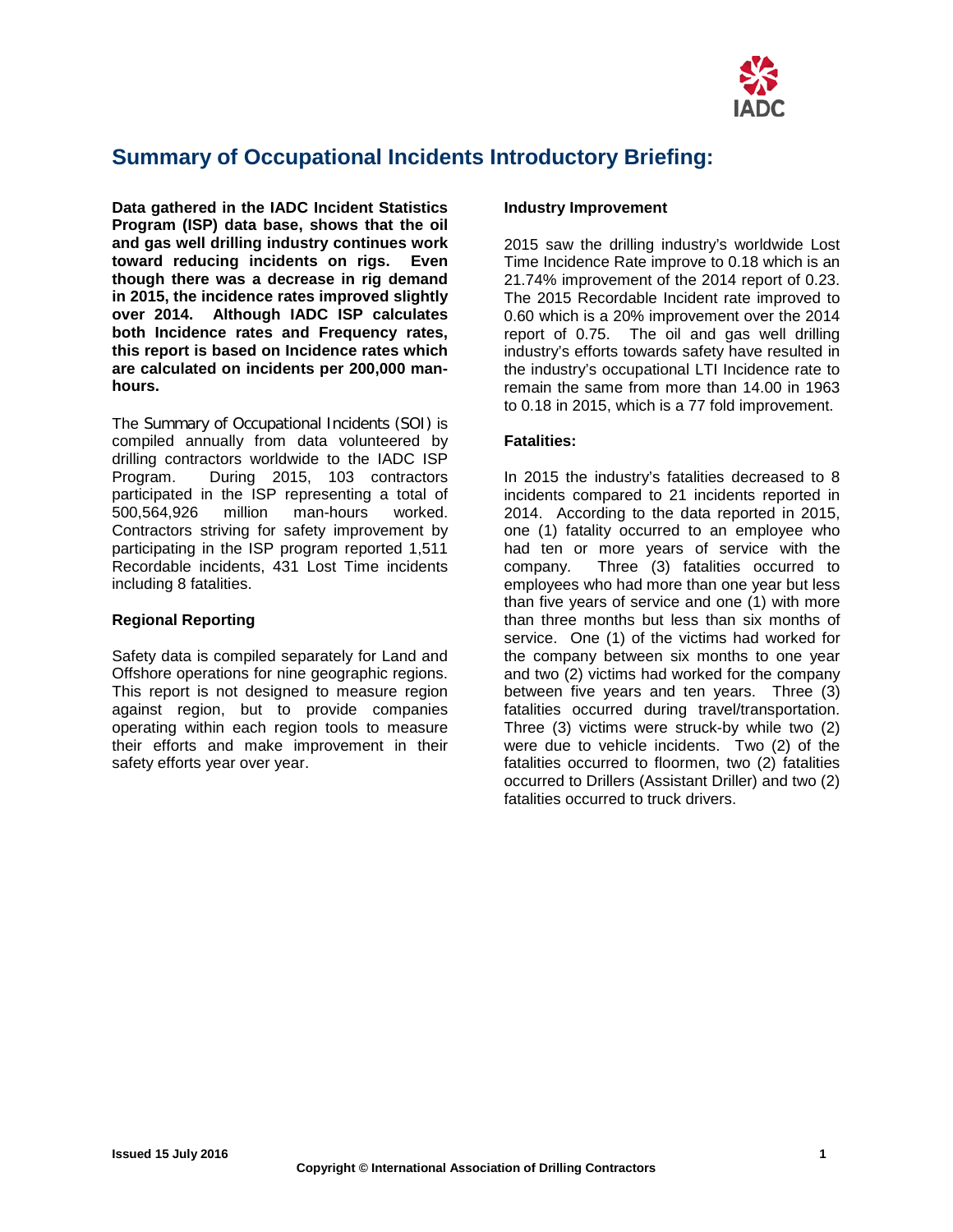

#### **Fatal Incidents by activity Fatal Incidents by type**







#### *Regional Summaries: Man-Hours vs Fatalities*

**European Land and Offshore** categories together worked more than 79 million man-hours in 2015 with two (2) fatalities. European offshore accounted for 36.5 million man-hours with no fatalities while European Land had 42.9 million man-hours and two (2) fatalities. **US Land and Offshore** contractors together worked more than 95 million man-hours with one (1) fatality. US Land had 58 million man-hours with no fatalities while US water had 37.89 million man-hours and one (1) fatality. **Canadian** contractors accounted for 2.97 million manhours and zero (0) fatalities. Canadian Land had 1.47 million man-hours and no fatalities while offshore had 1.49 million man-hours and

no fatalities. **Central America and Caribbean**  accounted for 9.22 million man-hours with zero (0) fatalities. Land operations reported 3.6 million man-hours and no fatalities while water operations reported just over 5.56 million manhours and no fatalities. **Africa** combined land and offshore accounted for 57.66 million manhours with three (3) fatalities. Africa Land accounted for 29.73 million man-hours with three (3) fatalities while Africa Water had 27.9 million man-hours and no fatalities. The **Middle East** region accounted for 145.38 million manhours with two (2) fatalities. The Land division had 103.46 million man-hours and two (2) fatalities while there were 41.9 million manhours and no fatalities for the offshore division. **Asia Pacific** accounted for 61.66 million man-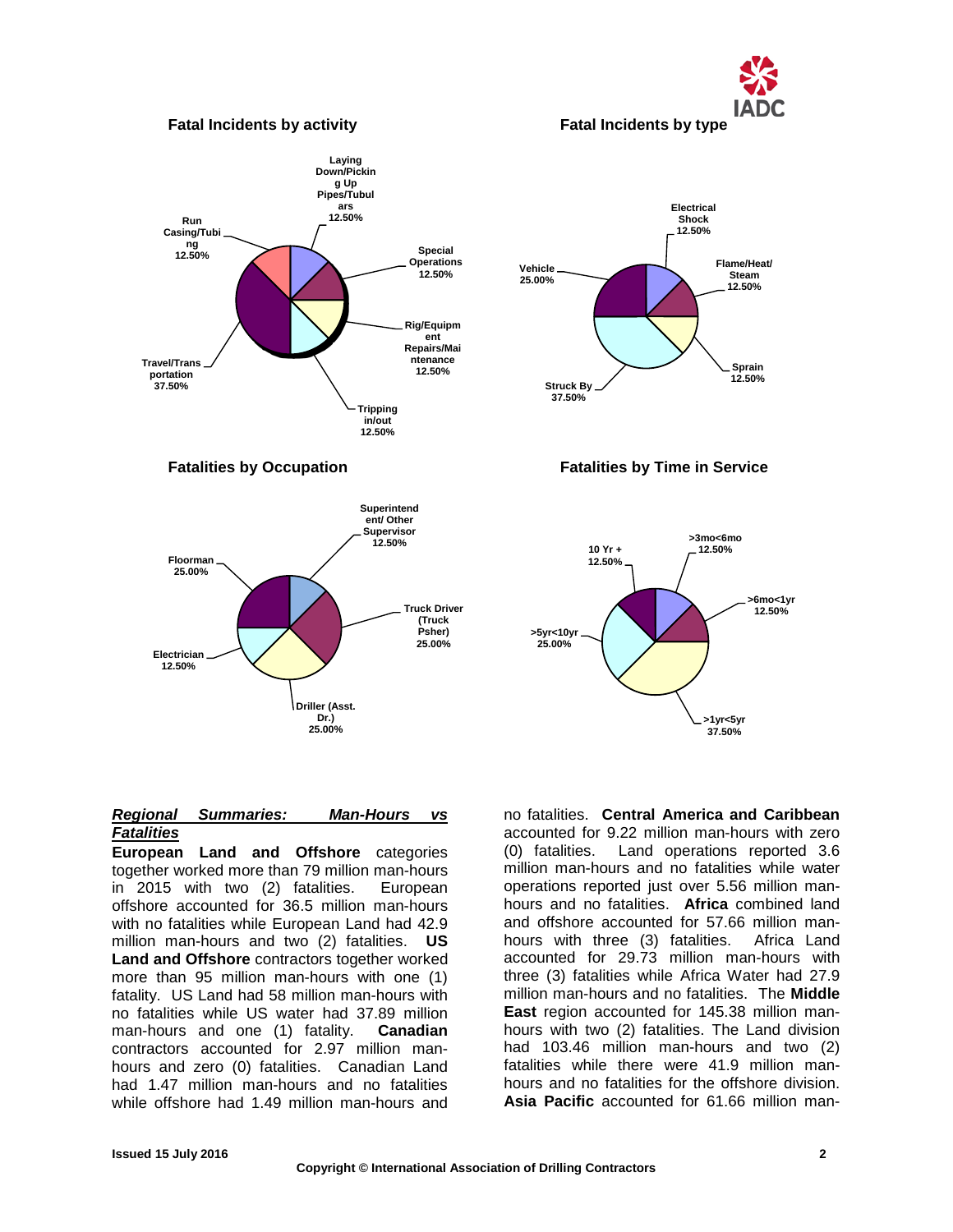hours and no fatalities. Water had 44.51 million man-hours and no fatalities while the Land Division had 17.14 million man-hours with no<br>fatalities. **South America** made up 41.59 **South America** made up 41.59 million man-hours with no fatalities. Land had 22.37 million man-hours and no fatalities while Water had 19.21 million man-hours and no fatalities. **Australasia** made up 6.65 million man-hours with no fatalities. Land had 2.6 million man-hours with no fatalities while offshore had 3.9 million man-hours with no **fatalities** 

#### *Lost Time and Recordable Incidents by Region*

Lost time incidents among **US Offshore** workers was better by 14.2% from 0.14 in 2014 to 0.12 in 2015. The Total Recordable Incidence Rate also improved 12.5% from 0.64 in 2014 to 0.56 in 2015. **US Land** LTI Incidence rate improved 24.3% from 0.41 in 2014 to 0.31 in 2015 and Recordable Incidence Rate improved 20.7% from 1.54 in 2014 to 1.22 in 2015. **European Land** workers saw their LTI rate improve 37.5% from 0.24 for 2014 to 0.15 for 2015. The Recordable Incidence Rate also improved 34.2% from 0.35 in 2014 to 0.23 in 2015. **European Offshore** workers LTI rate remain the same in 2014 and 2015 at 0.19 while the Recordable Incidence rate improved 13.69% from 0.73 in 2014 to 0.63 in 2015. **Canada Land** had a 2014 LTI rate of 0.29 which improved 51.7% to 0.14 for 2015, while their Recordable Incidence improved 41.6% from 2.33 in 2014 to 1.36 for 2015. **Canada Offshore** workers saw their 2014 LTI rate of 0.0 remain the same for 2015. The Recordable Incidence rate of 0.70 for 2014 worsened 14.2% to 0.80 for 2015. **Central America and Caribbean Land** 2014 LTI rate of 0.43 worsened 127.9% to 0.98 for 2015. Their 2014 Recordable Incidence rate of 0.65 worsened 144.6% to 1.59 for 2015. **Central America and Caribbean Water** 2014 LTI Rate of 0.34 improved 47% to 0.18 in 2015. The Recordable rate of 0.90 for 2014 improved 32.2% to 0.61 for 2015. **Africa Land** LTI rate



**LTI by Occupation**



for 2014 was 0.32 worsened 21.8% for 0.39 in 2015. The Recordable Incidence rate worsened 11.5% from 1.04 in 2014 to 1.16 in 2015. **Africa Water** LTI rate of 0.18 for 2014 improved 50% to 0.09 for 2015 and their Recordable Incidence rate improved 47.6% from 0.65 in 2014 to 0.34 in 2015. In 2014, **Middle East Land** had a LTI rate of 0.14 which remained the same in 2015. Their 2014 Recordable Incidence rate of 0.54 worsened 11% to 0.60 in 2015. **Middle East Water** LTI rate of 0.08 in 2014 worsened 25% to 0.10 in 2015 and their Recordable Incidence rate improved 11.4% from 0.35 in 2014 to 0.31 in 2015. **Asia Pacific Land** 2014 LTI rate was 0.24 and improved 54% to 0.11 in 2015, while their Recordable Incidence rate improved 24% from 0.45 in 2014 to 0.34 in 2015. **Asia Pacific Water** 2014 LTI rate of 0.15 improved 66.6% to 0.05 for 2015 and their Recordable Incidence rate improved 42.5% from 0.40 in 2014 to 0.23 in 2015. In 2014, **South America Land** had an LTI rate of 0.19 which worsened 31.5% to 0.25 in 2015 and a 2014 Recordable rate of 0.54 which worsened 33% to 0.72 in 2015. **South America Water** 2014 LTI rate was 0.26 which improved 15% to 0.22 in 2015 and a 2014 Recordable rate of 0.54 that also improved 3.7% to 0.52 in 2015. **Australasia Land** had a 2014 LTI rate of 0.23 which improved 34.7% to 0.15 for 2015 and Recordable incident rate of 1.37 for 2014 which improved 61% to 0.53 for 2015. **Australasia Water** had a 2014 LTI rate of 0.06 which worsened 66% to 0.10 for 2015, but a 2014 Recordable incident rate of 0.61 which improved 9.8% to 0.55 for 2015.

#### *Greatest Risks:*

Incidents occur in many places around the rig and to all crewmembers. Many types of equipment and rig operations are involved in incidents and all parts of the body are at risk. Incident data are analyzed by occupation, body part, incident type, equipment type, operation, location time in service and time of day the incident occurred.



**Copyright © International Association of Drilling Contractors**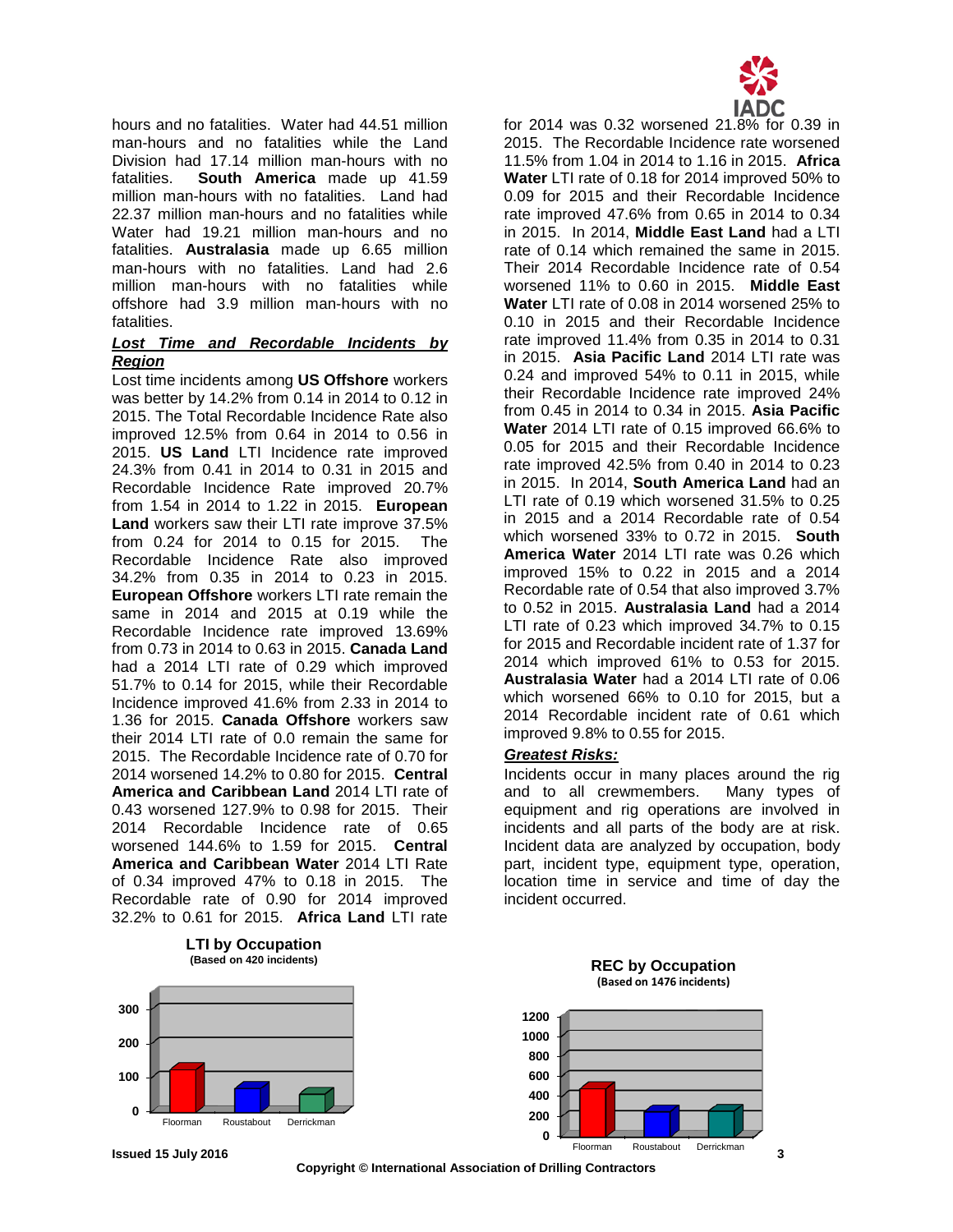

Data from the IADC ISP show that of all the categories, as with previous years, the Floorman position suffers the largest percentage of Lost Time and Recordable injuries.





**REC by Body Part**

Fingers remained the most vulnerable part of the body.





Caught Between accounted for most Lost Time and Recordable injuries and was closely followed by Struck by injuries.



**REC by Equipment (Based on 1375 incidents)**



Pipe/Tubulars is the equipment responsible for the most Lost Time and Recordable incidents.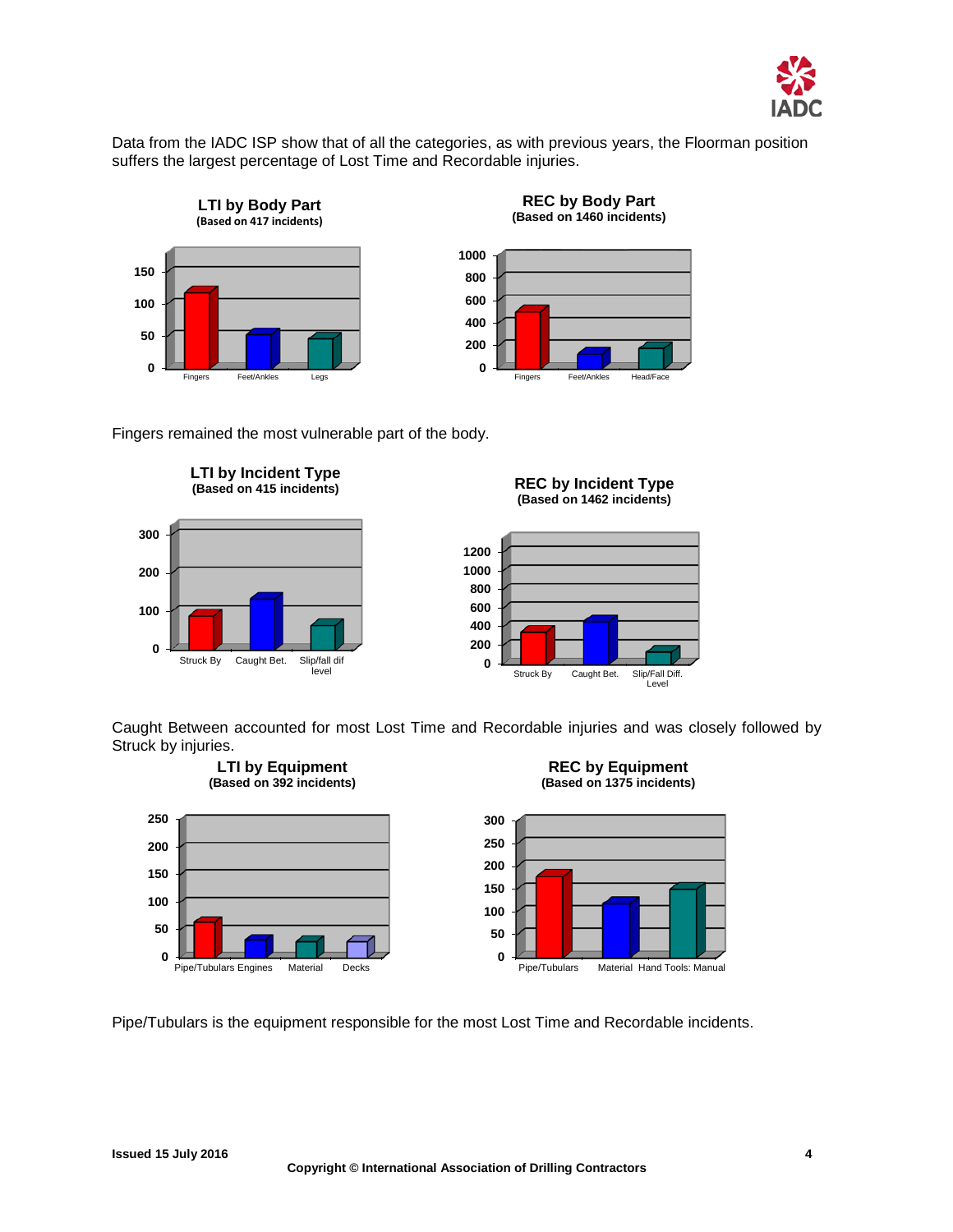

#### **LTI by Activity (Based on 417 incidents)**



**REC by Activity (Based on 1455 incidents)**



"Rig/Equipment Repair/Maintenance" is the operation that involves the most Lost Time and Recordable injuries.



It is no surprise that by far the most Lost Time and Recordable injuries in drilling operations occur on the rig floor.







Lost Time and Recordable injuries based on Time in Service were led by employees with between one to five years of service.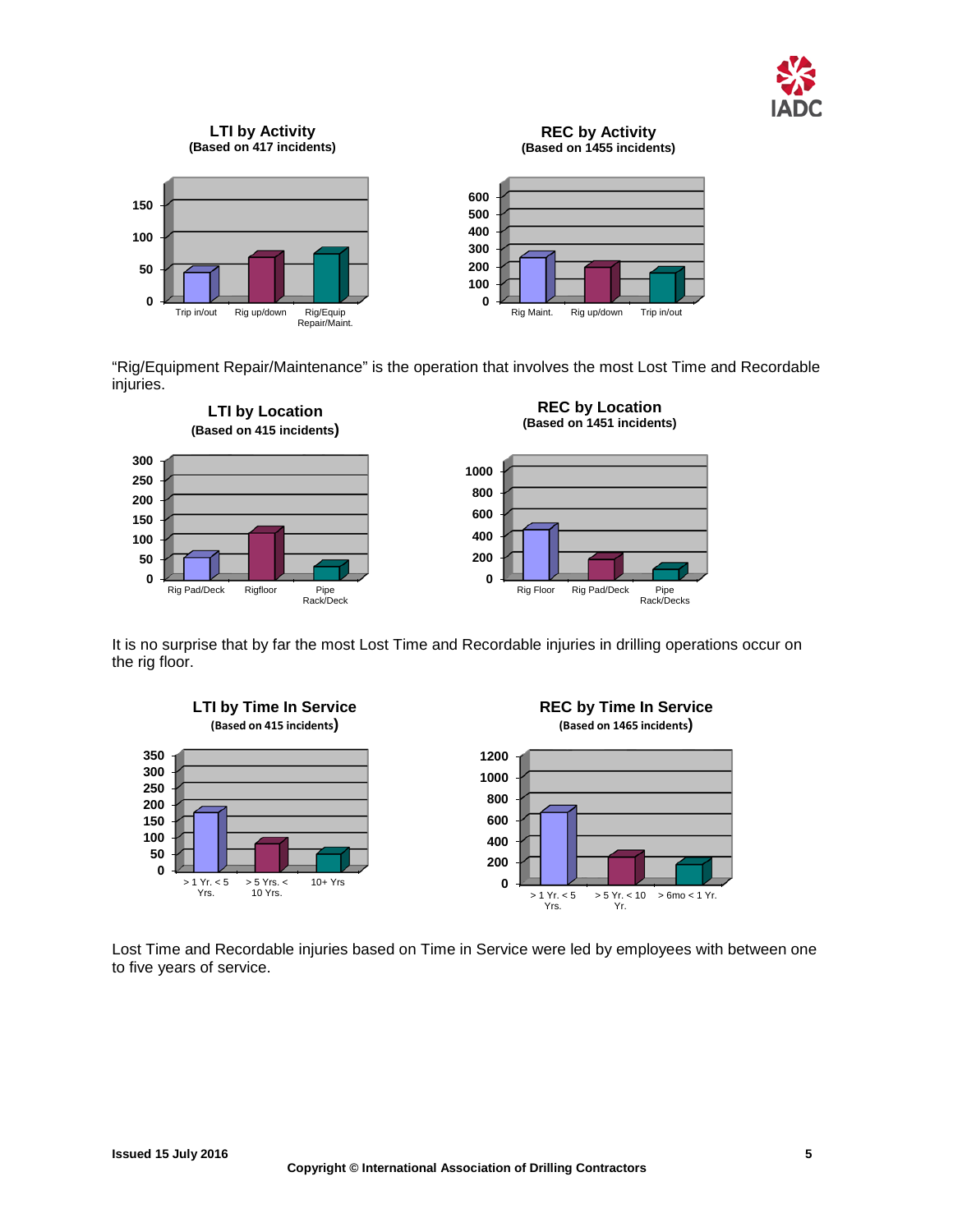



The Most LTI and Recordable incidents occurred between 09:00-16:00 hours.



February accounted for the most Lost Time. The most Recordable incidents occurred in April, followed closely by January.



26 – 35 age range accounted for the most Lost Time and Recordable incidents.

#### **Conclusion:**

Activity in most sectors of the industry decreased in 2015. Overall, Lost Time incidents rates and Recordable incident rates improved in 2015 as compared to 2014. The industry also saw the number of fatalities decrease significantly to 8 for 2015 compared to 21 in 2014. Although some regions did not see improvement in 2015, the overall incident and frequency rates are still trending downward.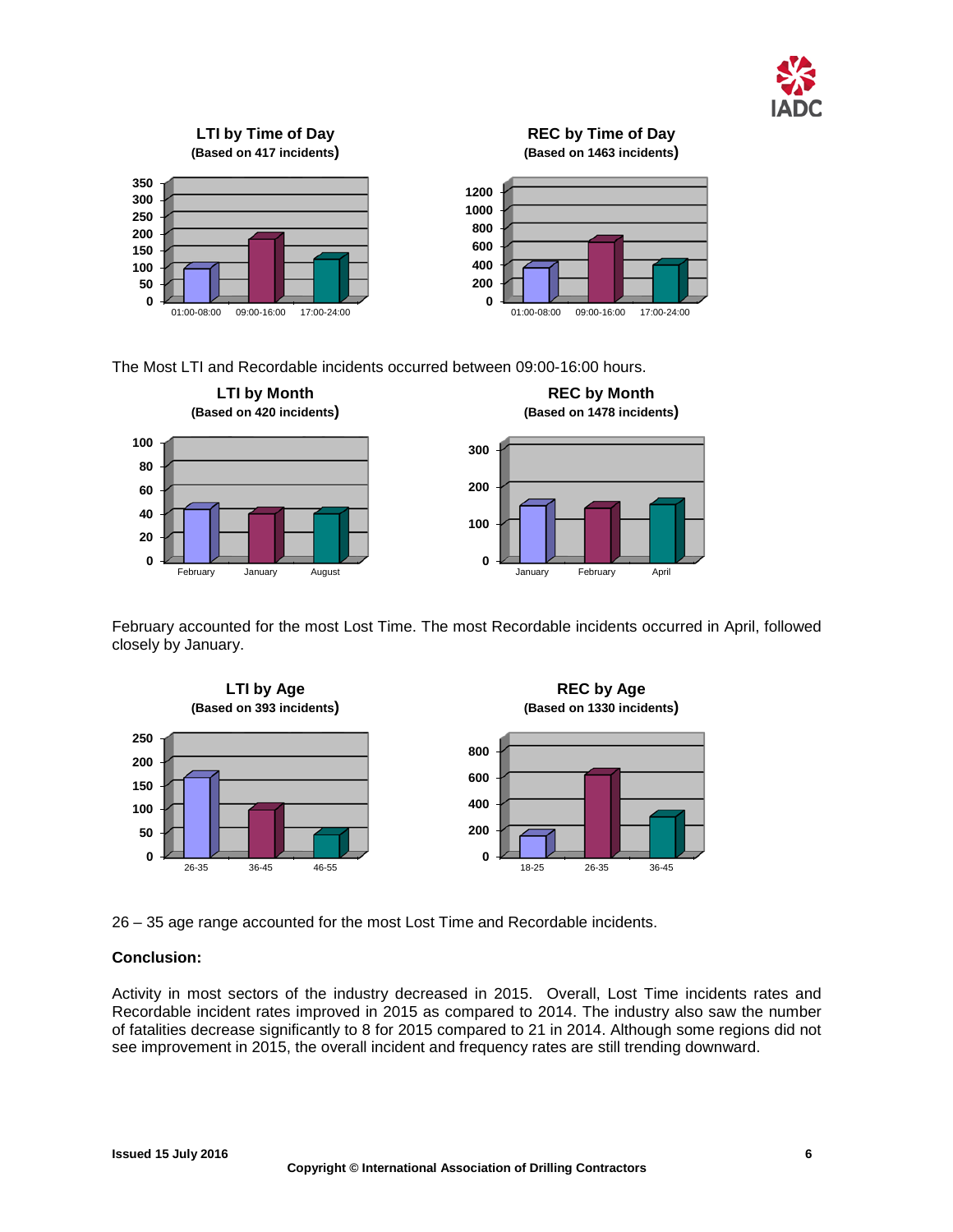

# 2015 ISP Program Industry Totals

### **IADC ISP Program 2015 Final Report (Table 1)** January – December

Note: Figures are unaudited

<span id="page-8-1"></span><span id="page-8-0"></span>

| <b>CATEGORY</b>                     | <b>TOTAL</b><br><b>MANHOURS</b> | <b>TOTAL</b><br><b>MTOs</b> | <b>TOTAL TOTAL TOTAL TOTAL</b><br><b>RWCs</b> | <b>LTIs</b>     |                         | <b>FTLs RCRD</b>                      | LTI.     | LTI. |             |      | DART DART RCRD RCRD<br>INCD.FREQ. INCD.FREQ. INCD.FREQ.<br>RATE RATE RATE RATE RATE RATE |      |
|-------------------------------------|---------------------------------|-----------------------------|-----------------------------------------------|-----------------|-------------------------|---------------------------------------|----------|------|-------------|------|------------------------------------------------------------------------------------------|------|
| US - Land                           | 58,055,785                      | 146                         | 118                                           | 90              | <sub>0</sub>            |                                       | 354 0.31 |      | $1.55$ 0.72 |      | $3.58$ 1.22                                                                              | 6.10 |
| US - Water                          | 37,890,556                      | 40                          | 44                                            | $\overline{22}$ | 1                       | 107                                   | 0.12     | 0.61 | 0.35        | 1.77 | 0.56                                                                                     | 2.82 |
| Canada - Land                       | 1,473,827                       | 7                           | $\overline{a}$                                | 1               | $\Omega$                | 10                                    | 0.14     | 0.68 | 0.41        | 2.04 | 1.36                                                                                     | 6.79 |
| Canada - Water                      | 1,496,644                       | $\overline{2}$              | 4                                             | $\Omega$        | $\Omega$                | 6                                     | 0.00     | 0.00 | 0.53        | 2.67 | 0.80                                                                                     | 4.01 |
| Central America & Caribbean - Land  | 3,659,272                       | 9                           | $\overline{c}$                                | $\overline{18}$ | $\overline{0}$          |                                       | 29 0.98  | 4.92 | 1.09        | 5.47 | 1.59                                                                                     | 7.93 |
| Central America & Caribbean - Water | 5,564,937                       | 5                           | $\overline{7}$                                | 5               | <sub>0</sub>            | 17                                    | 0.18     | 0.90 | 0.43        | 2.16 | 0.61                                                                                     | 3.05 |
| European - Land                     | 42,911,869                      | 11                          | 6                                             | 30              | $\overline{a}$          | 49                                    | 0.15     | 0.75 | 0.18        | 0.89 | 0.23                                                                                     | 1.14 |
| European - Water                    | 36,544,080                      | $\overline{42}$             | 40                                            | $\overline{34}$ | $\Omega$                | 116                                   | 0.19     | 0.93 | 0.40        | 2.02 | 0.63                                                                                     | 3.17 |
| Africa - Land                       | 29,734,165                      | 32                          | 82                                            | 55              | 3                       | 172                                   | 0.39     | 1.95 | 0.94        | 4.71 | 1.16                                                                                     | 5.78 |
| Africa - Water                      | 27,933,397                      | $\overline{17}$             | 18                                            | $\overline{13}$ | $\Omega$                | 48                                    | 0.09     | 0.47 | 0.22        | 1.11 | 0.34                                                                                     | 1.72 |
| Middle East - Land                  | 103,466,893                     | 144                         | 93                                            | 69              | $\overline{a}$          | 308                                   | 0.14     | 0.69 | 0.32        | 1.59 | 0.60                                                                                     | 2.98 |
| Middle East - Water                 | 41,917,040                      | $\overline{18}$             | $\overline{27}$                               | $\overline{20}$ | $\overline{0}$          | 65                                    | 0.10     | 0.48 | 0.22        | 1.12 | 0.31                                                                                     | 1.55 |
| Asia Pacific - Land                 | 17, 142, 377                    | 13                          | 7                                             | 9               | $\overline{0}$          | 29                                    | 0.11     | 0.53 | 0.19        | 0.93 | 0.34                                                                                     | 1.69 |
| Asia Pacific - Water                | 44,518,774                      | $\overline{25}$             | 15                                            | $\overline{12}$ | $\Omega$                | 52                                    | 0.05     | 0.27 | 0.12        | 0.61 | 0.23                                                                                     | 1.17 |
| South America Land                  | 22,377,092                      | 20                          | 33                                            | 28              | $\Omega$                | 81                                    | 0.25     | 1.25 | 0.55        | 2.73 | 0.72                                                                                     | 3.62 |
| South America Water                 | 19,218,896                      | $\overline{12}$             | $\overline{17}$                               | $\overline{21}$ | $\Omega$                | 50                                    | 0.22     | 1.09 | 0.40        | 1.98 | 0.52                                                                                     | 2.60 |
| Australasia - Land                  | 2,663,911                       | 4                           |                                               | $\overline{c}$  | <sub>0</sub>            |                                       | 0.15     | 0.75 | 0.23        | 1.13 | 0.53                                                                                     | 2.63 |
| Australasia - Water                 | 3,995,411                       | $\overline{c}$              | 7                                             | $\overline{2}$  | $\Omega$                | 11                                    | 0.10     | 0.50 | 0.45        | 2.25 | 0.55                                                                                     | 2.75 |
| <b>US Combined</b>                  | 95,946,341                      | 186                         | 162                                           | 112             | $\mathbf{1}$            | 461                                   | 0.24     |      | $1.18$ 0.57 | 2.87 | 0.96                                                                                     | 4.80 |
| <b>Canada Combined</b>              | 2,970,471                       | 9                           | 6                                             |                 | O                       |                                       | 16 0.07  |      | $0.34$ 0.47 | 2.36 | 1.08                                                                                     | 5.39 |
| Central America & Caribbean Com.    | 9,224,209                       | 14                          | 9                                             | 23              | O                       | 46                                    | 0.50     | 2.49 | 0.69        | 3.47 | 1.00                                                                                     | 4.99 |
| <b>European Combined</b>            | 79,455,949                      | 53                          | 46                                            | 64              | $\overline{2}$          | 165                                   | 0.17     | 0.83 | 0.28        | 1.41 | 0.42                                                                                     | 2.08 |
| <b>Africa Combined</b>              | 57,667,562                      | 49                          | 100                                           | 68              | 3                       | 220                                   | 0.25     | 1.23 | 0.59        | 2.97 | 0.76                                                                                     | 3.81 |
| <b>Middle East Combined</b>         | 145,383,933                     | 162                         | 120                                           | 89              | $\overline{\mathbf{c}}$ | 373                                   | 0.13     | 0.63 | 0.29        | 1.45 | 0.51                                                                                     | 2.57 |
| Asia Pacific Combined               | 61,661,151                      | 38                          | $\overline{22}$                               | 21              | $\mathbf{0}$            | 81                                    | 0.07     | 0.34 | 0.14        | 0.70 | 0.26                                                                                     | 1.31 |
| <b>South America Combined</b>       | 41,595,988                      | 32                          | 50                                            | 49              | $\mathbf{0}$            | 131                                   | 0.24     | 1.18 | 0.48        | 2.38 | 0.63                                                                                     | 3.15 |
| Australasia Combined                | 6,659,322                       | 6                           | 8                                             | 4               | $\mathbf{0}$            | 18                                    | 0.12     | 0.60 | 0.36        | 1.80 | 0.54                                                                                     | 2.70 |
| <b>INDUSTRY TOTAL</b>               | 500,564,926                     | 549                         | 523                                           | 431             |                         | 8 1,511 0.18 0.88 0.38 1.92 0.60 3.02 |          |      |             |      |                                                                                          |      |

| MTO=Medical<br><b>Treatment Only</b><br><b>RWC</b> = Restricted Work<br>Case | $INCD = Incidence Rate (200,000)$<br>$man-hours$ : | LTI INCD Rate = $(LTI s + FTLs) * 200000 / Total Man-hours$<br>DART INCD Rate = $(RWC + LTI + FTL) * 200000 / Total Man-hours$<br>RCRD INCD Rate = $(MTOs + RWCs + LTIs + FTLS) * 200000 / Total Man-hours$ |
|------------------------------------------------------------------------------|----------------------------------------------------|-------------------------------------------------------------------------------------------------------------------------------------------------------------------------------------------------------------|
| LTI = Lost Time Incident<br>FTL =Fatalities                                  | $FREQ = Frequency Rate (1,000,000)$<br>man-hours): | LTI FREQ Rate = $(LTI s+FTLs)*1000000 / Total Man-hours$<br>DART FREQ Rate = $(RWC + LTI + FTL) * 1000000 / Total Man-hours$<br>RCRD FREQ Rate = $(MTOs + RWCs + LTls + FTLS)*1000000 / Total Man-hours$    |
| $RCRD = Total$<br><b>Recordables</b>                                         |                                                    |                                                                                                                                                                                                             |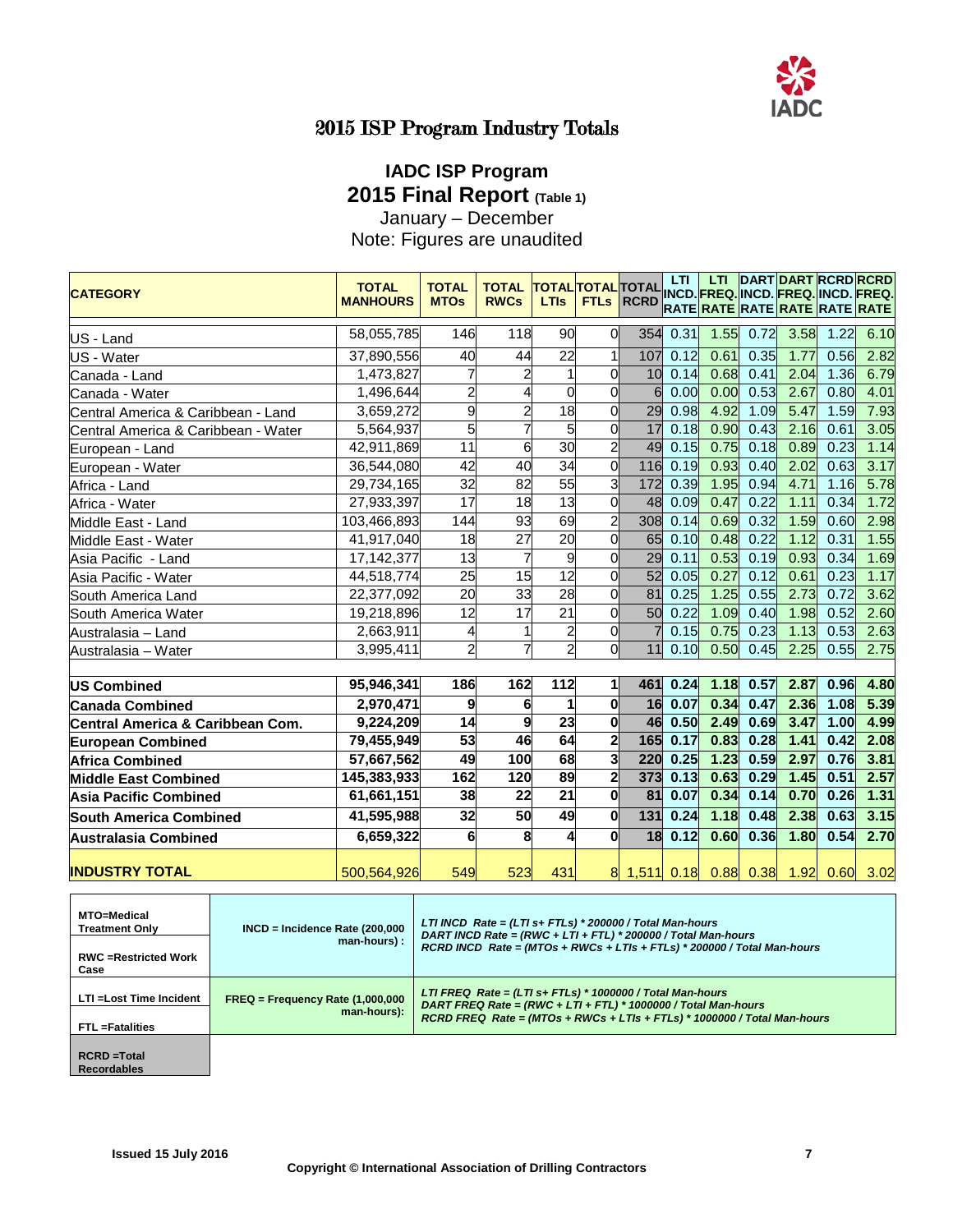

#### **IADC ISP Program 5 Year Summary Report (Table 2) Lost Time and Total Recordable Incidence/Frequency Rate**

<span id="page-9-0"></span>

|                              |              |             | 2015        |            | 2014        |             | 2013        | 2012                                            |            | 2011        |             |
|------------------------------|--------------|-------------|-------------|------------|-------------|-------------|-------------|-------------------------------------------------|------------|-------------|-------------|
|                              |              | <b>INCD</b> | <b>FREQ</b> | <b>INC</b> |             |             |             |                                                 | <b>FRE</b> |             |             |
| <b>CATEGORIES</b>            | <b>TYPE</b>  | Rate        | Rate        | D          | <b>FREQ</b> | <b>INCD</b> | <b>FREQ</b> | <b>INCD</b>                                     | Q          | <b>INCD</b> | <b>FREQ</b> |
|                              |              |             |             | Rate       | Rate        | Rate        | Rate        | Rate                                            | Rate       | Rate        | Rate        |
|                              |              |             |             |            |             |             |             |                                                 |            |             |             |
|                              | LTI:         | 0.31        | 1.55        | 0.41       | 2.07        | 0.51        | 2.54        | 0.51                                            | 2.55       | 0.87        | 4.34        |
| <b>US Land</b>               | DART:        | 0.72        | 3.58        | 0.93       | 4.67        | 0.96        | 4.81        | 1.16                                            | 5.79       | 1.75        | 8.73        |
|                              | <b>RCRD:</b> | 1.22        | 6.10        | 1.54       | 7.72        | 1.58        | 7.92        | 1.97                                            | 9.87       | 3.09        | 15.43       |
|                              | LTI:         | 0.12        | 0.61        | 0.14       | 0.71        | 0.15        | 0.74        | 0.19                                            | 0.93       | 0.18        | 0.91        |
| <b>US Water</b>              | DART:        | 0.35        | 1.77        | 0.32       | 1.60        | 0.45        | 2.24        | 0.44                                            | 2.21       | 0.39        | 1.93        |
|                              | <b>RCRD:</b> | 0.56        | 2.82        | 0.64       | 3.19        | 0.78        | 3.91        | 0.93                                            | 4.64       | 0.82        | 4.11        |
|                              | LTI:         | 0.14        | 0.68        | 0.29       | 1.46        | 0.61        | 3.05        | 0.69                                            | 3.44       | 1.16        | 5.78        |
| Canada Land                  | DART:        | 0.41        | 2.04        | 0.73       | 3.64        | 0.76        | 3.82        | 1.31                                            | 6.53       | 1.54        | 7.71        |
|                              | <b>RCRD:</b> | 1.36        | 6.79        | 2.33       | 11.66       | 1.98        | 9.92        | 2.68                                            | 13.41      | 3.57        | 17.83       |
|                              | LTI:         | 0.00        | 0.00        | 0.00       | 0.00        | 0.00        | 0.00        | 0.00                                            | 0.00       | 0.31        | 1.53        |
| <b>Canada Water</b>          | DART:        | 0.53        | 2.67        | 0.42       | 2.09        | 0.24        | 1.20        | 0.56                                            | 2.78       | 0.3         | 1.53        |
|                              | <b>RCRD:</b> | 0.80        | 4.01        | 0.70       | 3.49        | 0.24        | 1.20        | 1.39                                            | 6.95       | 0.61        | 3.06        |
|                              |              |             |             |            |             |             |             |                                                 |            |             |             |
| <b>Central America &amp;</b> | LTI:         | 0.98        | 4.92        | 0.43       | 2.16        | 0.27        | 1.37        | 0.29                                            | 1.45       | 0.44        | 2.19        |
| <b>Caribbean Land</b>        | DART:        | 1.09        | 5.47        | 0.48       | 2.39        | 0.46        | 2.28        | 0.45                                            | 2.25       | 1.15        | 5.74        |
|                              | <b>RCRD:</b> | 1.59        | 7.93        | 0.65       | 3.23        | 0.64        | 3.20        | 0.51                                            | 2.57       | 1.42        | 7.10        |
|                              | LTI:         | 0.18        | 0.90        | 0.34       | 1.68        | 0.22        | 1.11        | 0.21                                            | 1.03       | 0.00        | 0.00        |
| <b>Central America &amp;</b> | DART:        | 0.43        | 2.16        | 0.45       | 2.24        | 0.37        | 1.86        | 0.29                                            | 1.44       | 0.07        | 0.36        |
| <b>Caribbean Water</b>       | <b>RCRD:</b> | 0.61        | 3.05        | 0.90       | 4.48        | 0.54        | 2.72        | 0.58                                            | 2.89       | 0.39        | 1.97        |
|                              | LTI:         | 0.25        | 1.25        | 0.19       | 0.97        | 0.16        | 0.79        | 0.17                                            | 0.84       | 0.18        | 0.52        |
| South America                | DART:        | 0.55        | 2.73        | 0.42       | 2.10        | 0.37        | 1.84        | 0.33                                            | 1.67       | 0.52        | 2.61        |
| Land                         | <b>RCRD:</b> | 0.72        | 3.62        | 0.54       | 2.69        | 0.51        | 2.54        | 0.42                                            | 2.11       | 0.75        | 3.77        |
|                              | LTI:         | 0.22        | 1.09        | 0.26       | 1.28        | 0.27        | 1.33        | 0.31                                            | 1.57       | 0.29        | 1.47        |
| <b>South America</b>         | DART:        |             |             | 0.38       | 1.92        | 0.48        | 2.38        |                                                 |            |             | 2.31        |
| Water                        |              | 0.40        | 1.98        |            | 2.71        |             |             | 0.50                                            | 2.49       | 0.46        |             |
|                              | <b>RCRD:</b> | 0.52        | 2.60        | 0.54       |             | 0.66        | 3.29        | 0.88                                            | 4.38       | 0.92        | 4.62        |
|                              | LTI:         | 0.15        | 0.75        | 0.24       | 1.18        | 0.34        | 1.69        | 0.26                                            | 1.29       | 0.28        | 1.41        |
| <b>European Land</b>         | DART:        | 0.18        | 0.89        | 0.30       | 1.50        | 0.39        | 1.94        | 0.31                                            | 1.55       | 0.31        | 1.56        |
|                              | <b>RCRD:</b> | 0.23        | 1.14        | 0.35       | 1.77        | 0.48        | 2.39        | 0.35                                            | 1.76       | 0.38        | 1.89        |
|                              | LTI:         | 0.19        | 0.93        | 0.19       | 0.97        | 0.27        | 1.34        | 0.27                                            | 1.37       | 0.31        | 1.55        |
| <b>European Water</b>        | DART:        | 0.40        | 2.02        | 0.39       | 1.93        | 0.44        | 2.20        | 0.51                                            | 2.55       | 0.49        | 2.44        |
|                              | <b>RCRD:</b> | 0.63        | 3.17        | 0.73       | 3.64        | 0.85        | 4.24        | 0.82                                            | 4.11       | 0.80        | 3.99        |
|                              | LTI:         | 0.39        | 1.95        | 0.32       | 1.59        | 0.38        | 1.92        | 0.38                                            | 1.88       | 0.34        | 1.72        |
| <b>Africa Land</b>           | DART:        | 0.94        | 4.71        | 0.86       | 4.28        | 0.86        | 4.32        | 0.50                                            | 2.50       | 0.49        | 2.47        |
|                              | <b>RCRD:</b> | 1.16        | 5.78        | 1.04       | 5.18        | 1.07        | 5.36        | 0.84                                            | 4.19       | 1.00        | 5.00        |
|                              | LTI:         | 0.09        | 0.47        | 0.18       | 0.89        | 0.16        | 0.81        | 0.19                                            | 0.95       | 0.28        | 1.39        |
| Africa Water                 | DART:        | 0.22        | 1.11        | 0.41       | 2.06        | 0.30        | 1.48        | 0.36                                            | 1.78       | 0.47        | 2.34        |
|                              |              |             |             |            |             |             |             |                                                 |            |             |             |
|                              | <b>RCRD:</b> | 0.34        | 1.72        | 0.65       | 3.26        | 0.52        | 2.61        | 0.55                                            | 2.73       | 0.81        | 4.07        |
|                              | LTI:         | 0.14        | 0.69        | 0.14       | 0.68        | 0.14        | 0.72        | 0.17                                            | 0.86       | 0.22        | 1.12        |
| <b>Middle East Land</b>      | DART:        | 0.32        | 1.59        | 0.32       | 1.59        | 0.39        | 1.95        | 0.39                                            | 1.96       | 0.46        | 2.30        |
|                              | <b>RCRD:</b> | 0.60        | 2.98        | 0.54       | 2.70        | 0.65        | 3.23        | 0.73                                            | 3.65       | 0.83        | 4.16        |
|                              | LTI:         | 0.10        | 0.48        | 0.08       | 0.42        | 0.08        | 0.39        | 0.06                                            | 0.31       | 0.12        | 0.60        |
| <b>Middle East Water</b>     | DART:        | 0.22        | 1.12        | 0.26       | 1.29        | 0.22        | 1.10        | 0.28                                            | 1.39       | 0.28        | 1.38        |
|                              | <b>RCRD:</b> | 0.31        | 1.55        | 0.35       | 1.74        | 0.29        | 1.47        | 0.46                                            | 2.28       | 0.53        | 2.67        |
|                              | LTI:         | 0.11        | 0.53        | 0.24       | 1.18        | 0.22        | 1.08        | 0.21                                            | 1.05       | 0.31        | 1.56        |
| Asia Pacific Land            | DART:        | 0.19        | 0.93        | 0.31       | 1.53        | 0.58        | 2.89        | 0.66                                            | 3.28       | 0.59        | 2.97        |
|                              | <b>RCRD:</b> | 0.34        | 1.69        | 0.45       | 2.27        | 0.94        | 4.70        |                                                 | 5.32       |             | 5.08        |
|                              |              |             |             |            |             |             |             | 1.06                                            |            | 1.02        |             |
|                              | LTI:         | 0.05        | 0.27        | 0.15       | 0.73        | 0.15        | 0.76        | 0.18                                            | 0.89       | 0.14        | 0.69        |
| <b>Asia Pacific Water</b>    | DART:        | 0.12        | 0.61        | 0.30       | 1.48        | 0.35        | 1.73        | 0.31                                            | 1.53       | 0.30        | $1.51$      |
|                              | <b>RCRD:</b> | 0.23        | 1.17        | 0.40       | 2.02        | 0.54        | 2.72        | 0.47                                            | 2.33       | 0.63        | 3.17        |
|                              | LTI:         | 0.15        | 0.75        | 0.23       | 1.17        |             |             |                                                 |            |             |             |
| Australasia Land             | DART:        | 0.23        | 1.13        | 0.70       | 3.50        |             |             | For Australasia data prior to 2014 contact IADC |            |             |             |
|                              | <b>RCRD:</b> | 0.53        | 2.63        | 1.37       | 6.83        |             |             |                                                 |            |             |             |
|                              | LTI:         | 0.10        | 0.50        | 0.06       | 0.30        |             |             |                                                 |            |             |             |
| Australasia Water            | DART:        | 0.45        | 2.25        | 0.43       | 2.13        |             |             | For Australasia data prior to 2014 contact IADC |            |             |             |
|                              | RCRD:        | 0.55        | 2.75        | 0.61       | 3.05        |             |             |                                                 |            |             |             |
|                              | LTI:         | 0.18        | 0.88        | 0.23       | 1.14        | 0.26        | 1.29        | 0.26                                            | 1.31       | 0.36        | 1.79        |
| <b>INDUSTRY</b>              | DART:        | 0.38        | 1.92        | 0.48       | 2.41        | 0.52        | 2.576       | 0.53                                            | 2.645      | 0.69        | 3.453       |
| <b>TOTALS</b>                | <b>RCRD:</b> | 0.60        | 3.02        | 0.75       | 3.76        | 0.81        | 4.03        | 0.88                                            | 4.41       | 1.23        | 6.13        |
|                              |              |             |             |            |             |             |             |                                                 |            |             |             |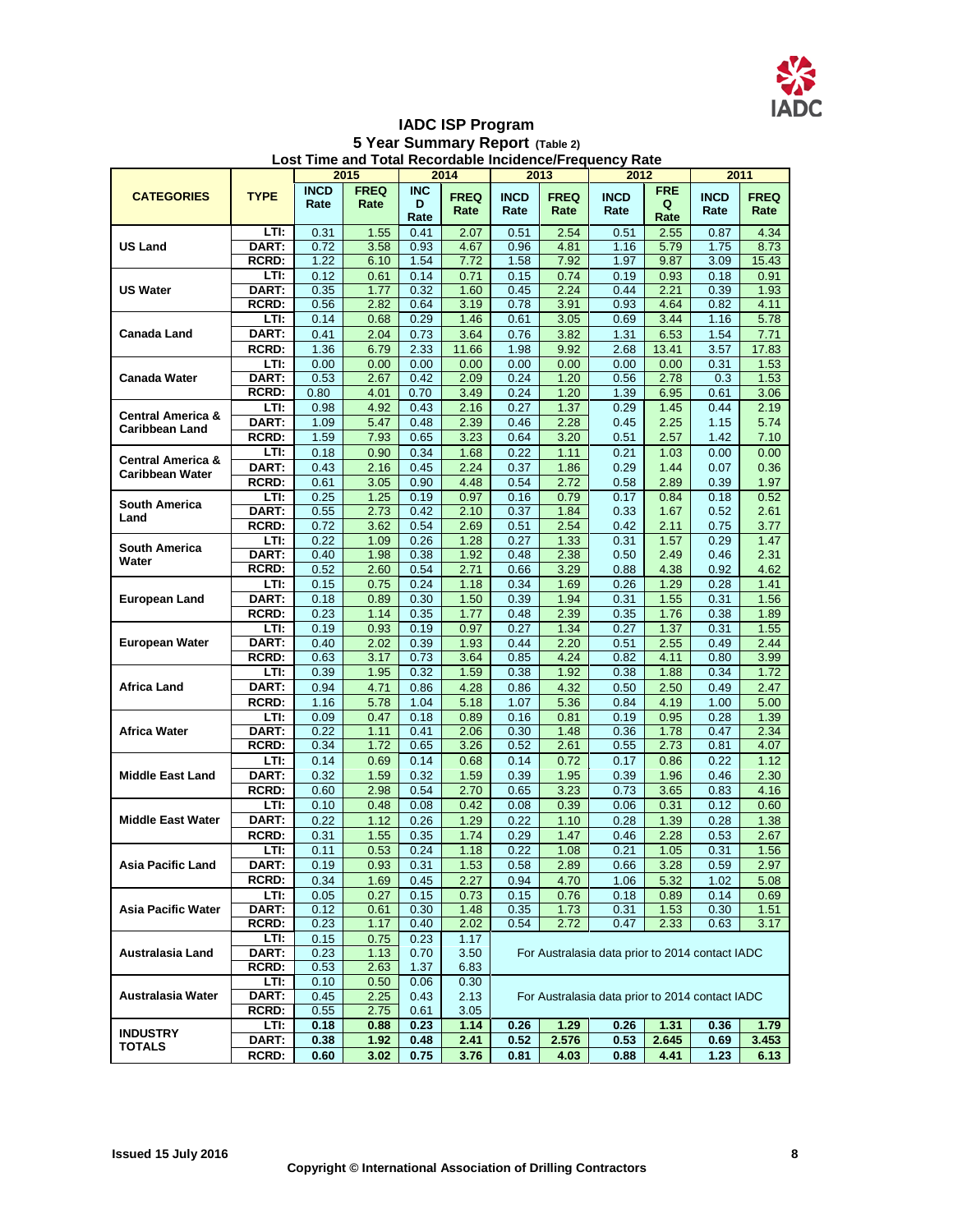

# **2015 - IADC INDUSTRY TOTALS (Table 3)**

<span id="page-10-0"></span>

|                                          | <b>LAND</b> | <b>WATER</b> | <b>COMBINED</b> |
|------------------------------------------|-------------|--------------|-----------------|
| <b>TOTAL MANHOURS</b>                    | 281,485,191 | 219,079,735  | 500,564,926     |
| <b>TOTAL MEDICAL TREATMENT INCIDENTS</b> | 386         | 163          | 549             |
| <b>TOTAL RESTRICTED WORK INCIDENTS</b>   | 344         | 179          | 523             |
| <b>TOTAL LOST TIME INCIDENTS</b>         | 302         | 129          | 431             |
| <b>TOTAL FATALITIES</b>                  | 7           | 1            | 8               |
| <b>TOTAL RECORDABLES</b>                 | 1,039       | 472          | 1,511           |
| <b>MTO INCIDENCE RATE</b>                | 0.27        | 0.15         | 0.22            |
| <b>RWC INCIDENCE RATE</b>                | 0.25        | 0.16         | 0.21            |
| <b>LTI INCIDENCE RATE</b>                | 0.22        | 0.12         | 0.18            |
| <b>LTI FREQUENCY RATE</b>                | 1.10        | 0.60         | 0.88            |
| <b>DART INCIDENCE RATE</b>               | 0.47        | 0.28         | 0.38            |
| <b>DART FREQUENCY RATE</b>               | 2.33        | 1.39         | 1.92            |
| <b>RECORDABLE INCIDENCE RATE</b>         | 0.74        | 0.43         | 0.60            |
| <b>RECORDABLE FREQUENCY RATE</b>         | 3.70        | 2.14         | 3.02            |

MEDICAL TREATMENT INCIDENCE RATE = MTOs X 200,000 / MAN-HOURS (LTIs NOT INCLUDED) RESTRICTED WORK INCIDENCE RATE = RWCs X 200,000 / MAN-HOURS (LTIs NOT INCLUDED) LOST TIME INCIDENCE RATE -( LTIs+FTLs) X 200,000 / MAN-HOURS LOST TIME FREQUENCY RATE =( LTIs+FTLs) X 1,000,000 / MAN-HOURS DART INCIDENCE RATE - (LTIs+FTLs+RWCs) X 200,000 / MAN-HOURS DART INCIDENCE RATE - (LTIs+FTLs+RWCs) X 1,000,000 / MAN-HOURS RECORDABLE INCIDENCE RATE = RECORDABLES X 200,000 / MAN-HOURS RECORDABLE FREQUENCY RATE = RECORDABLES X 1,000,000 / MAN-HOURS

**Number of participating companies: 103 – Total; 65 – Land; 54 – Water**

<span id="page-10-1"></span>

#### **Total Industry LTI & Recordable Incidence Rates vs Man-hours (Figure 1)**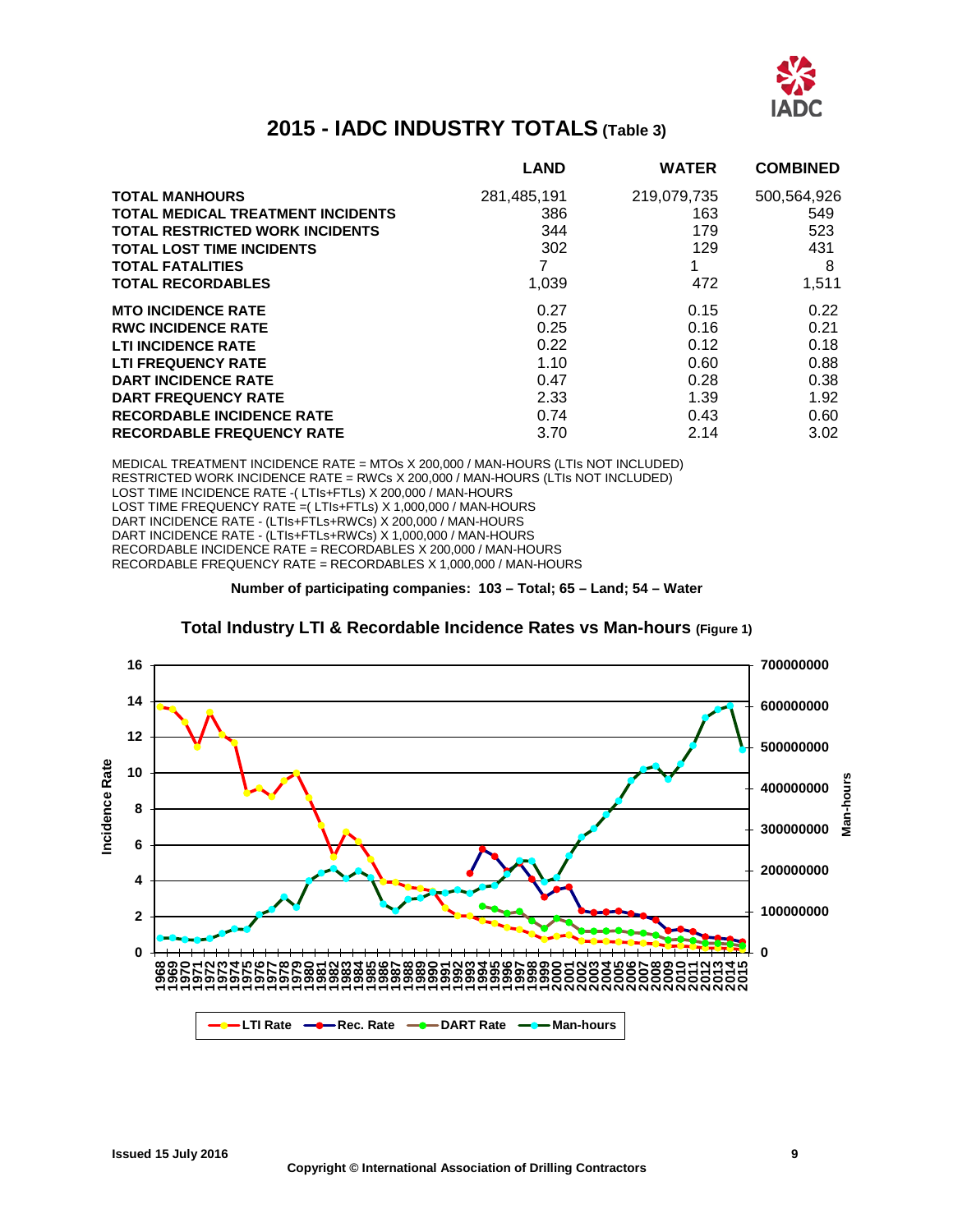

<span id="page-11-0"></span>

**Total Industry Land LTI & Recordable Incidence Rates vs Man-hours (Figure 2)**

#### <span id="page-11-1"></span>**Total Industry Water LTI & Recordable Incidence Rates vs Man-hours (Figure 3)**

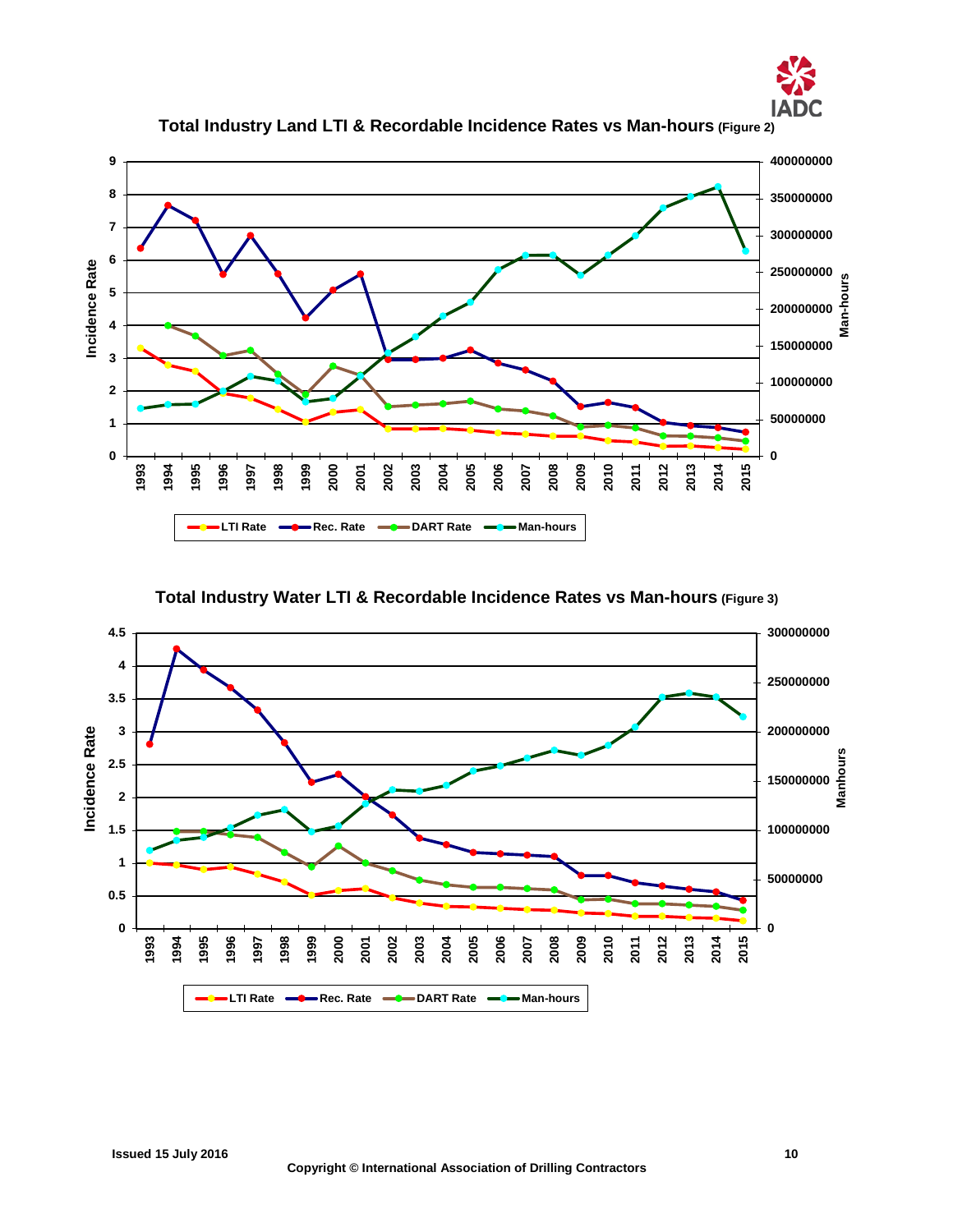

#### **IADC 2015 Total Industry Charts Total Industry Lost Time Incidents by Month (Chart 1) Based on 420 Incidents**

<span id="page-12-1"></span><span id="page-12-0"></span>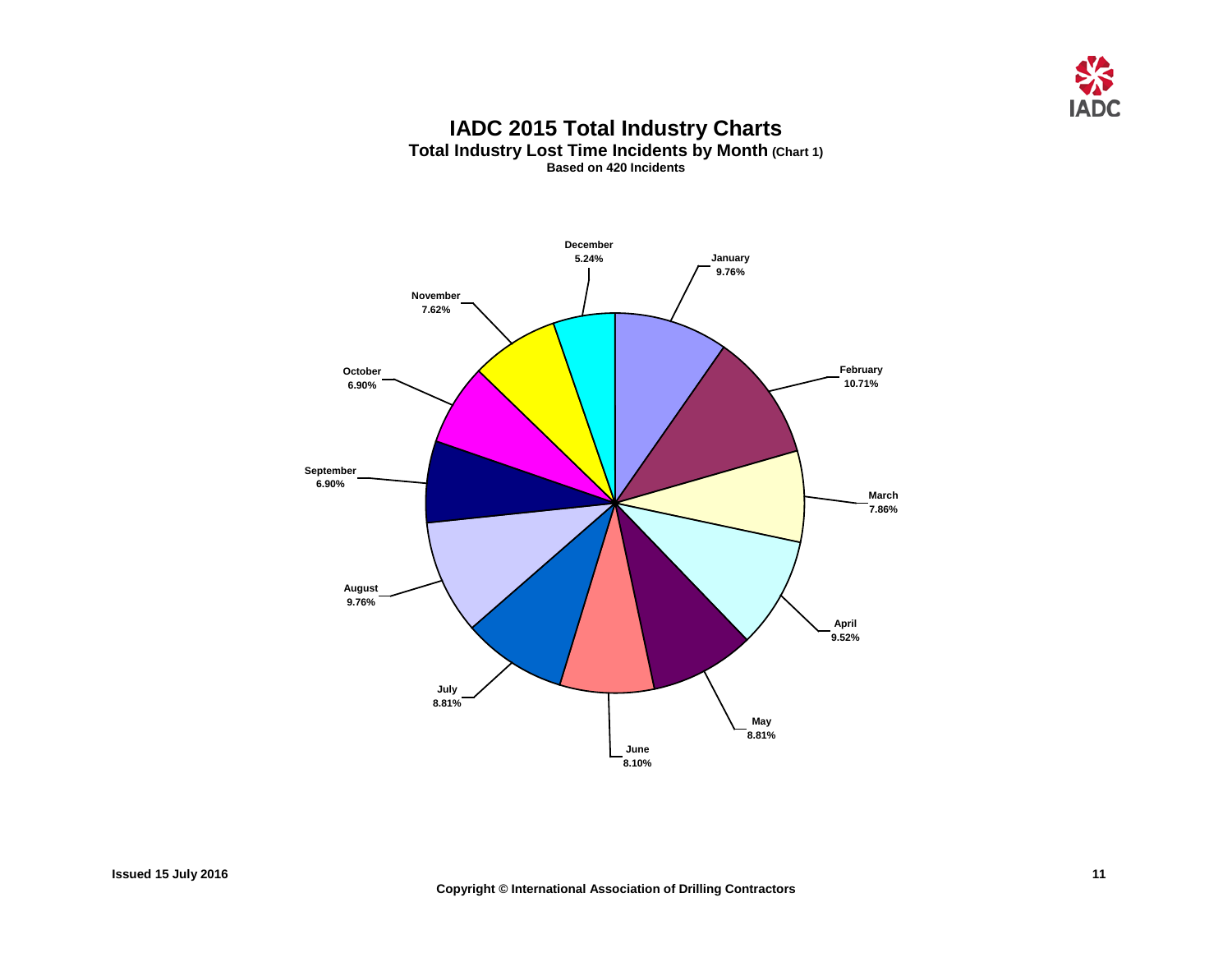

**Total Industry Recordable Incidents by Month (Chart 2) Based on 1478 Incidents Note: Some pie charts may not appear to show all the slices due to the small percentage the slice represents.** 

<span id="page-13-0"></span>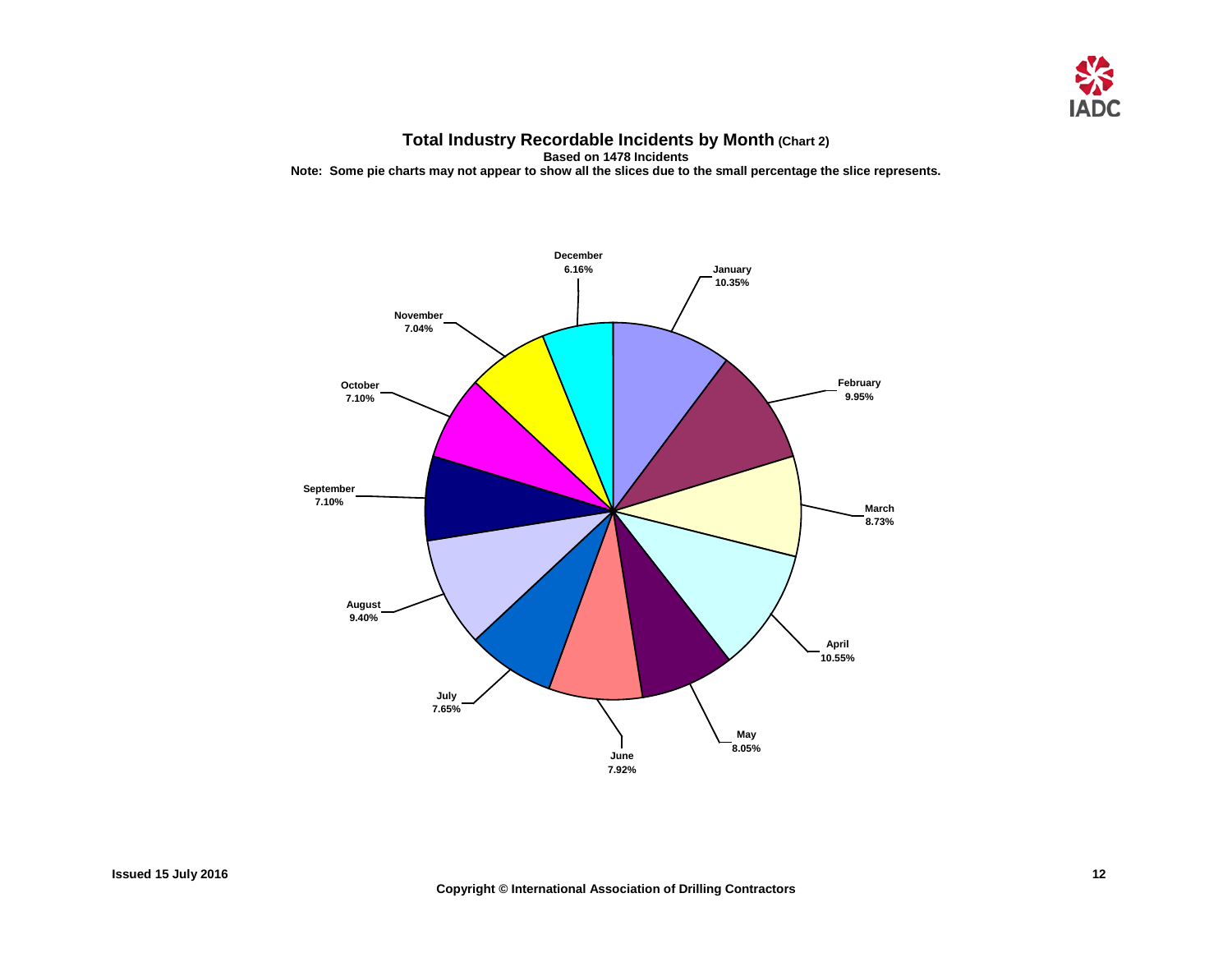

<span id="page-14-0"></span>

#### **Total Industry Lost Time Incidents by Occupation (Chart 3) Based on 420 Incidents**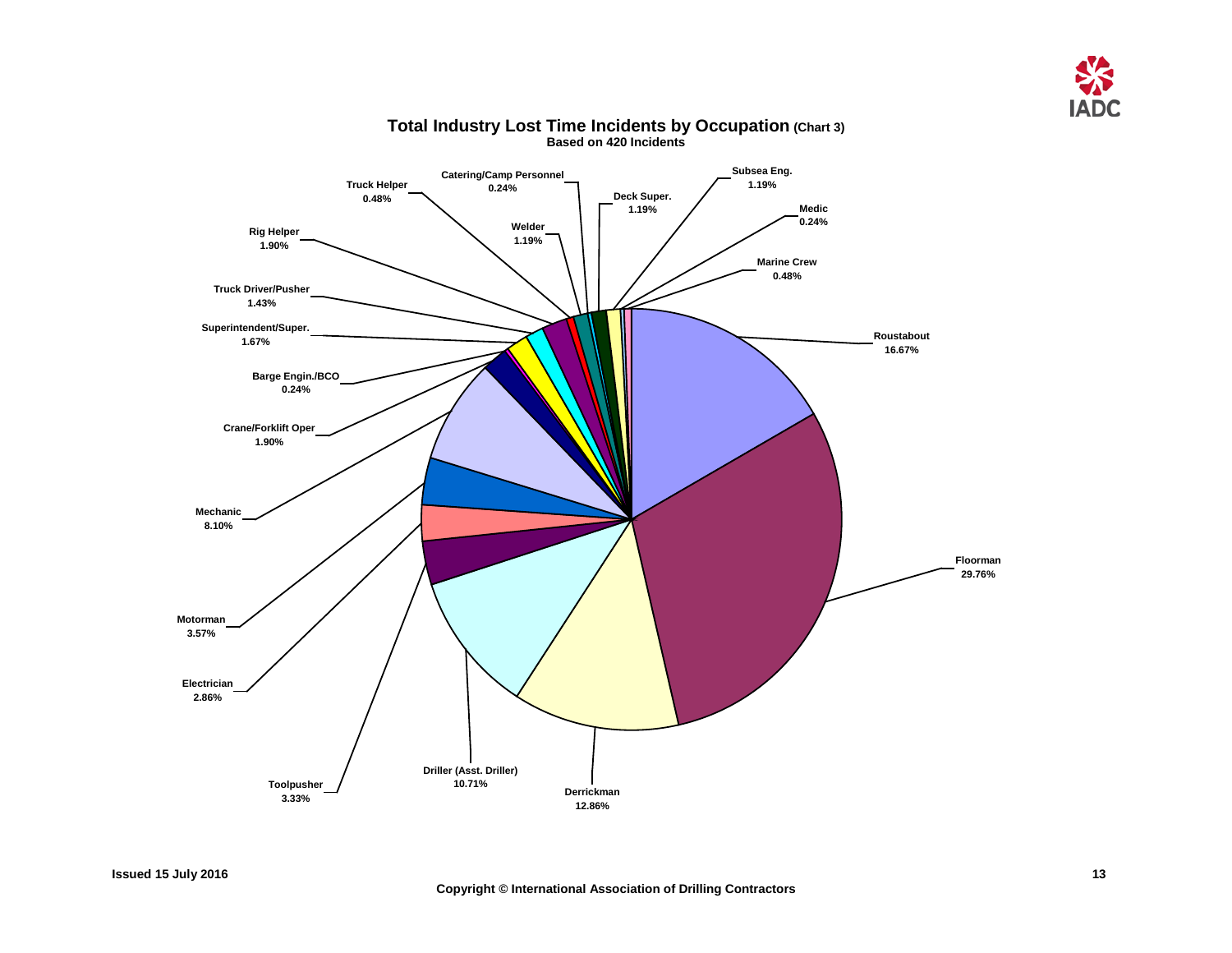

<span id="page-15-0"></span>

#### **Total Industry Recordable Incidents by Occupation (Chart 4) Based on 1476 Incidents**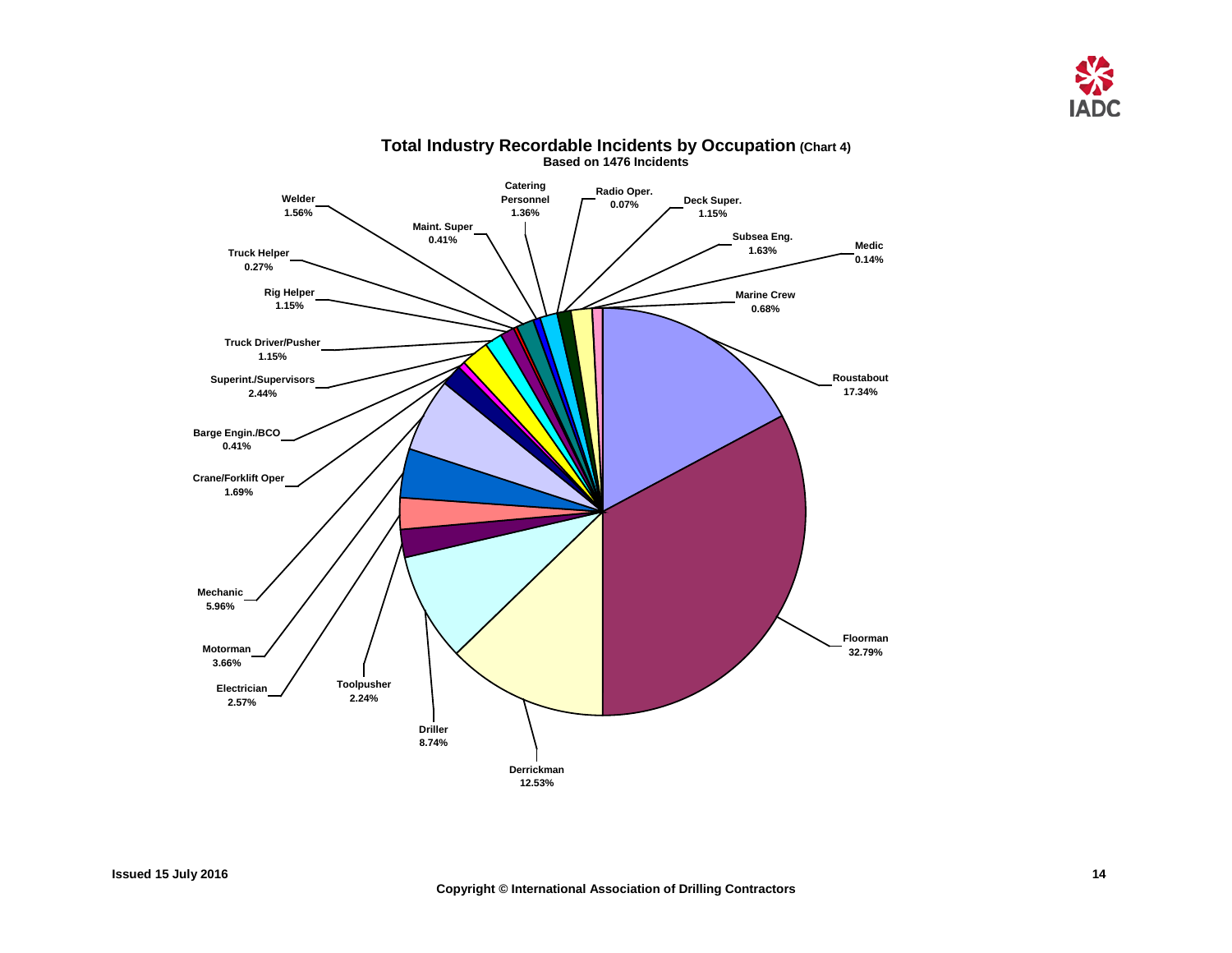

<span id="page-16-0"></span>

#### **Total Industry Lost Time Incidents by Body Part (Chart 5) Based on 417 Incidents**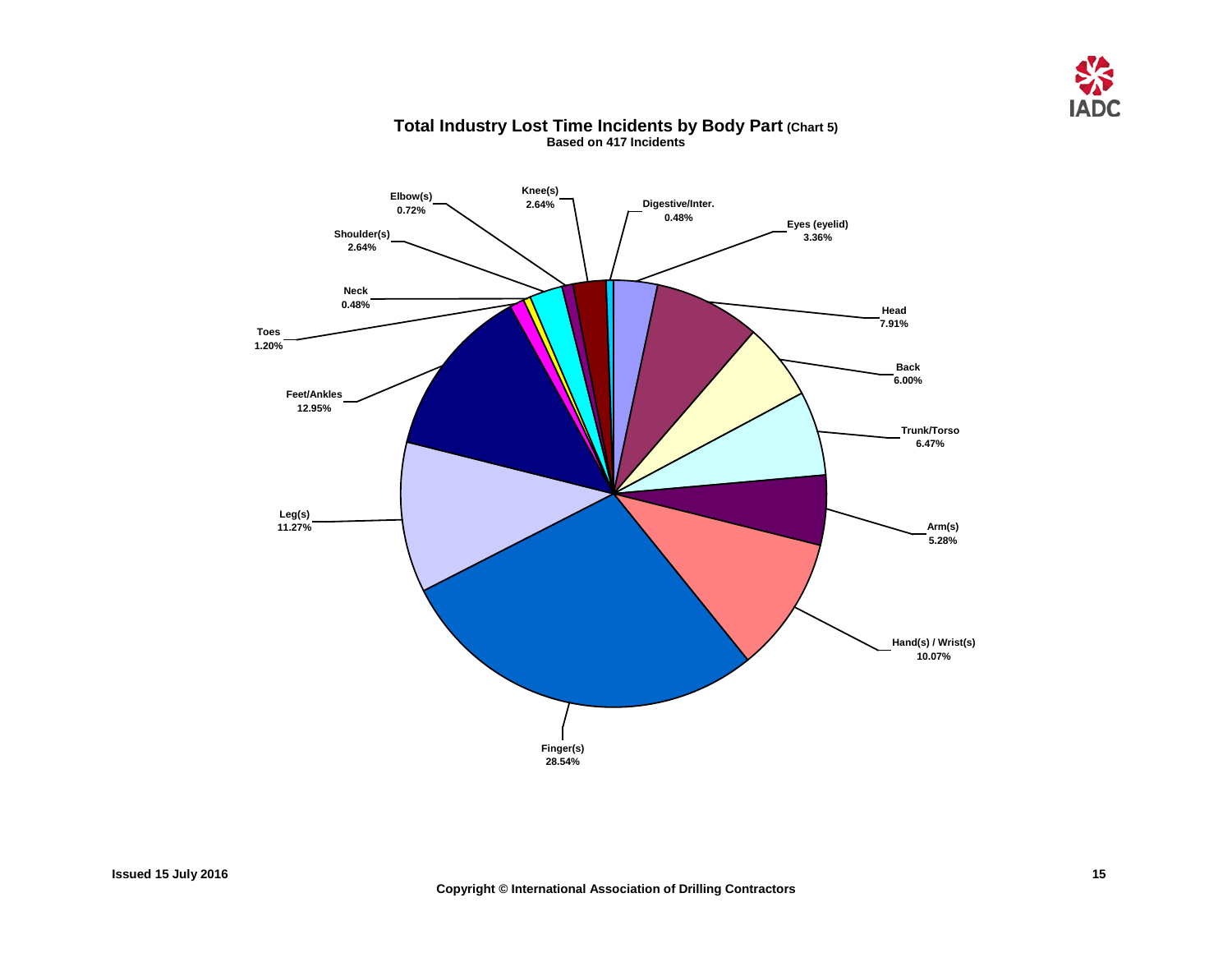

<span id="page-17-0"></span>

#### **Total Industry Recordable Incidents by Body Part (Chart 6) Based on 1460 Incidents**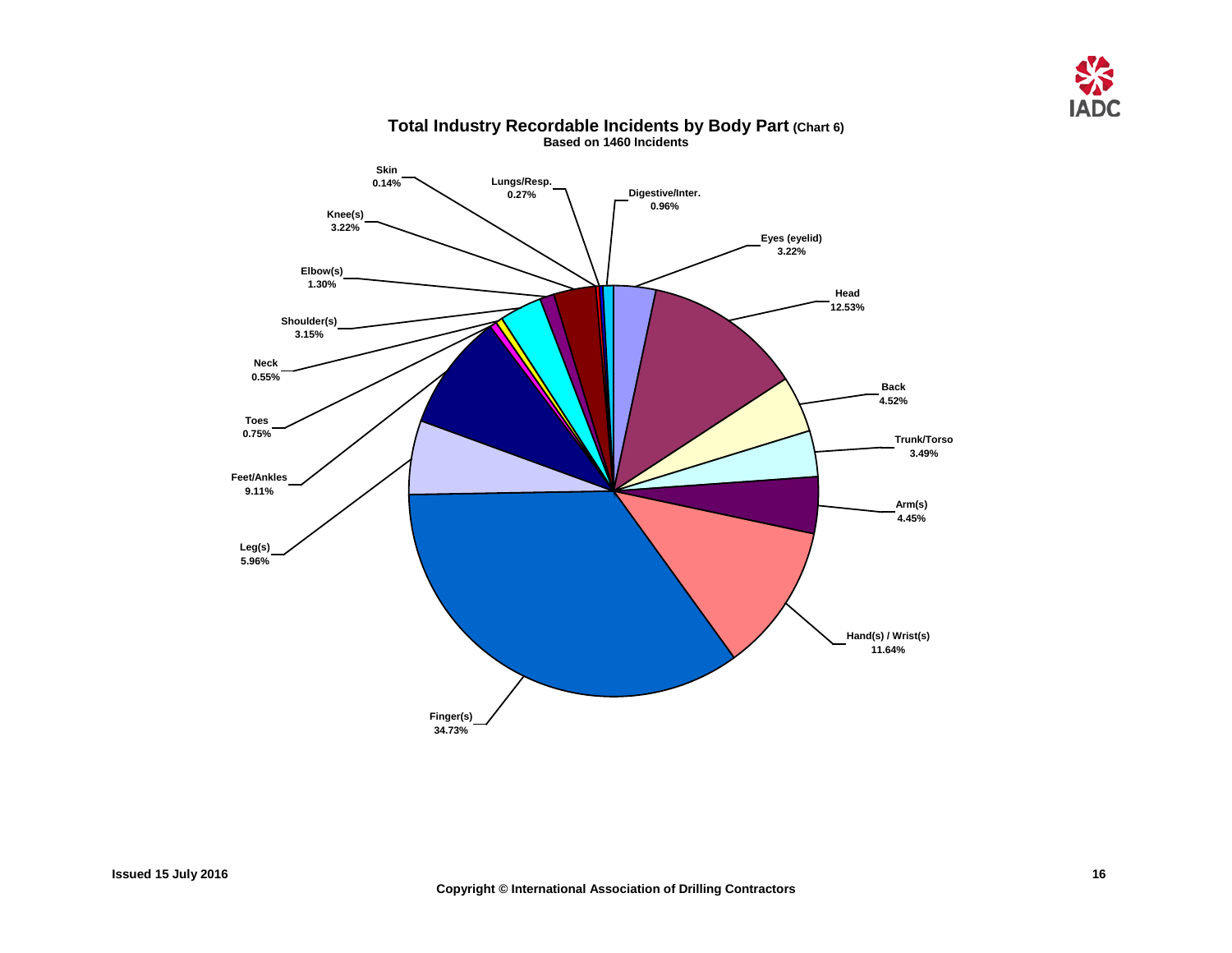

<span id="page-18-0"></span>

#### **Total Industry Lost Time Incidents by Incident Type (Chart 7) Based on 415 Incidents**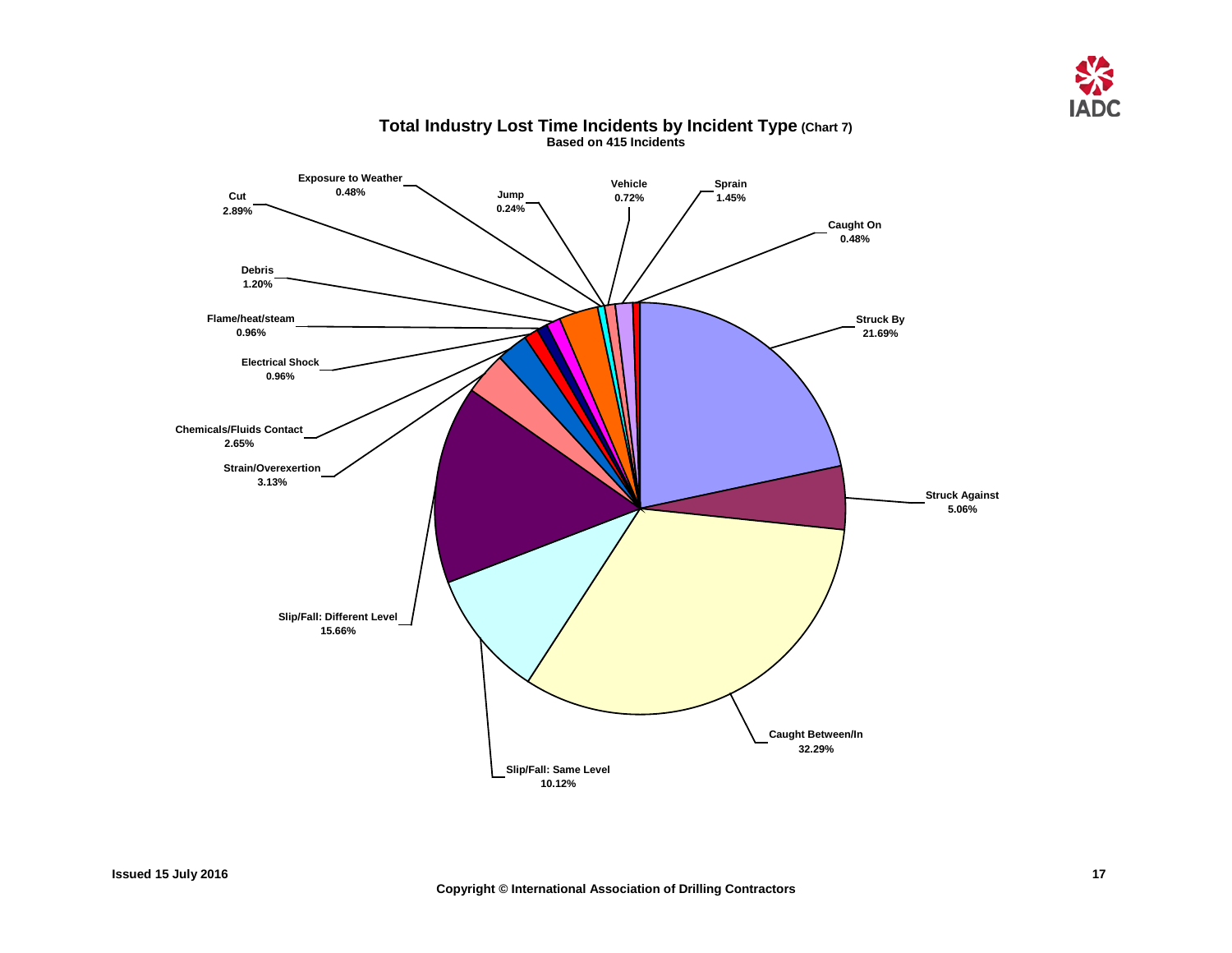

<span id="page-19-0"></span>

#### **Total Industry Recordable Incidents by Incident Type (Chart 8) Based on 1462 Incidents**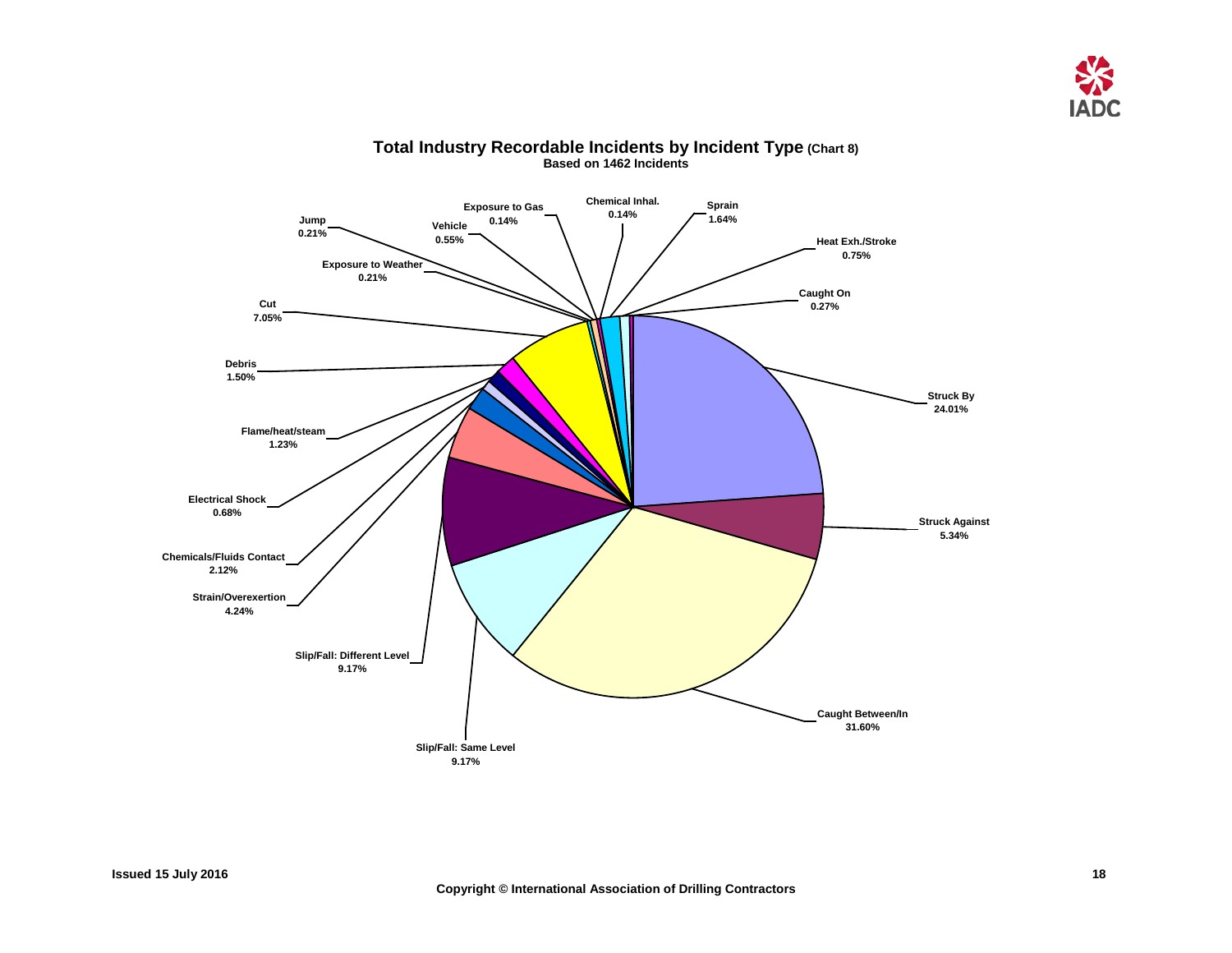

<span id="page-20-0"></span>

#### **Total Industry Lost Time Incidents by Equipment (Chart 9) Based on 392 Incidents**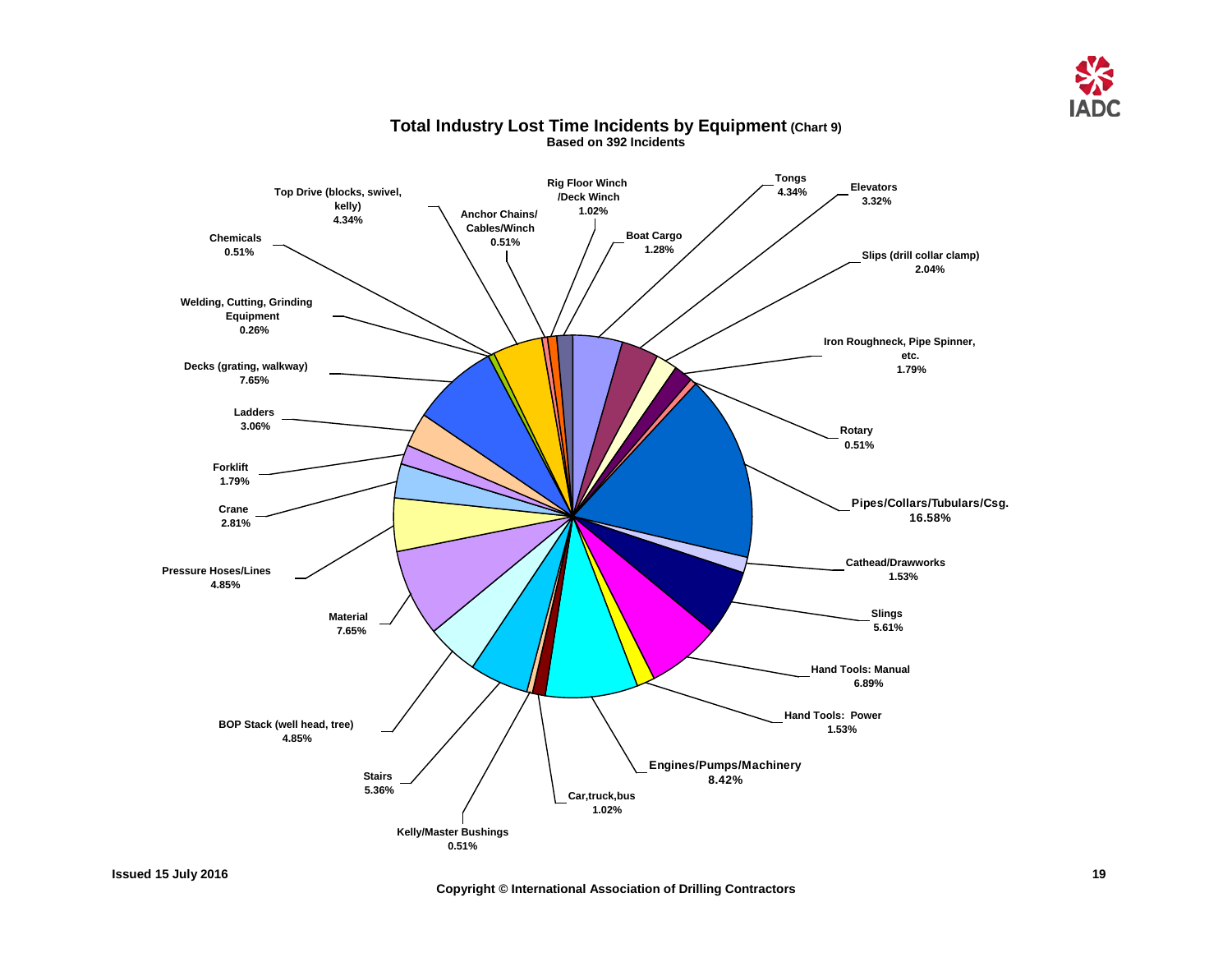

<span id="page-21-0"></span>

**Total Industry Recordable Incidents by Equipment (Chart 10) Based on 1375 Incidents**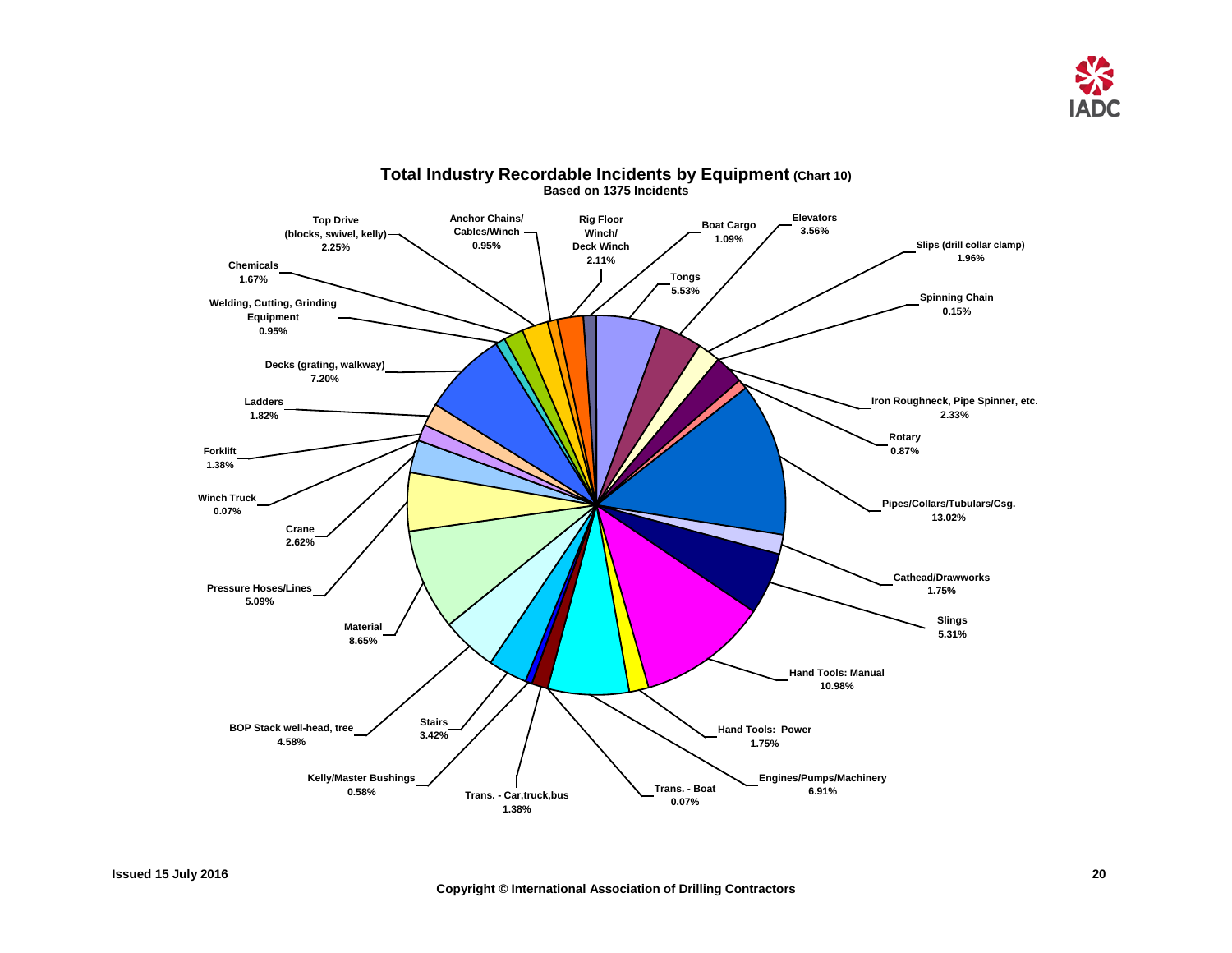

<span id="page-22-0"></span>

#### **Total Industry Lost Time Incidents by Operation (Chart 11) Based on 417 Incidents**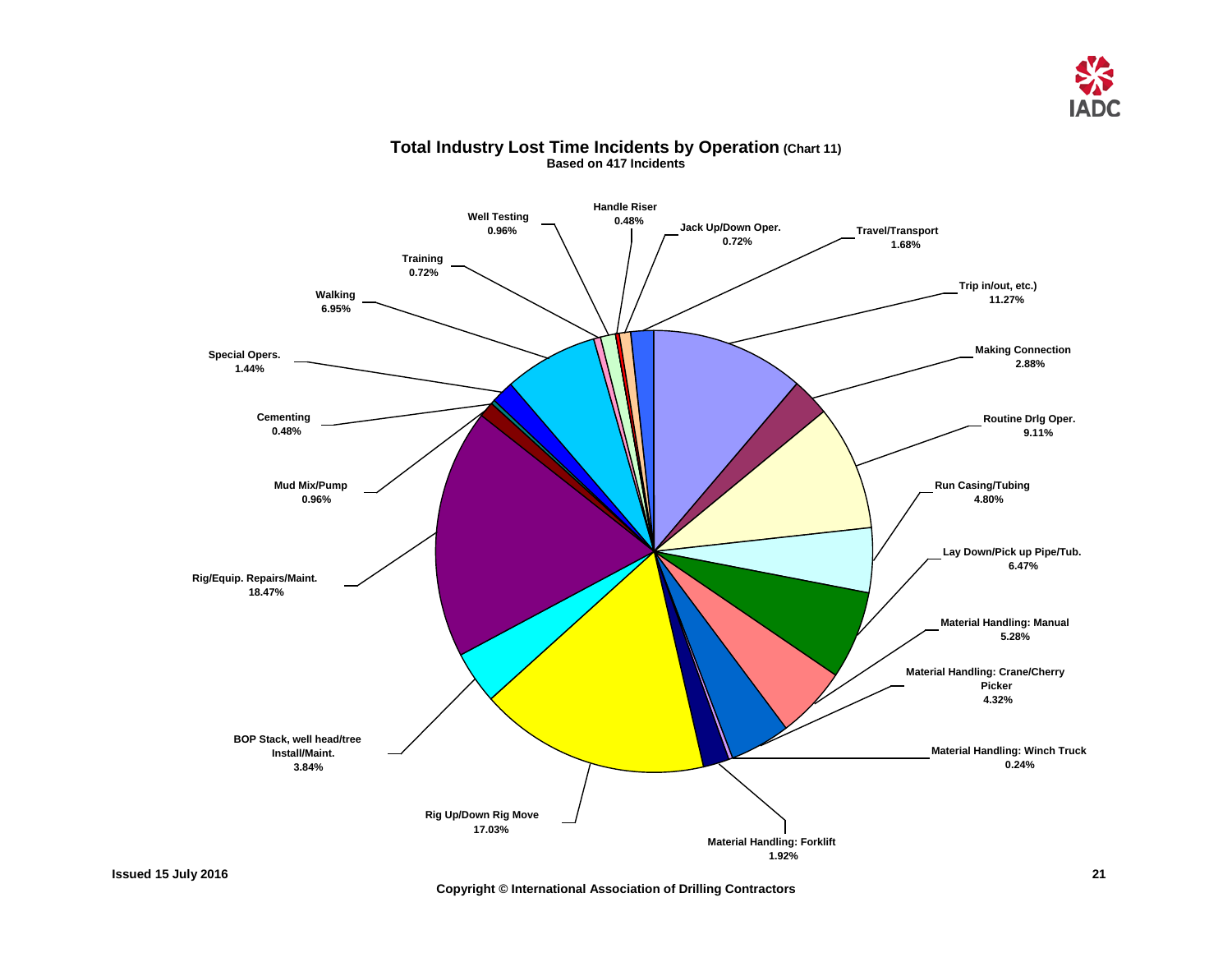

<span id="page-23-0"></span>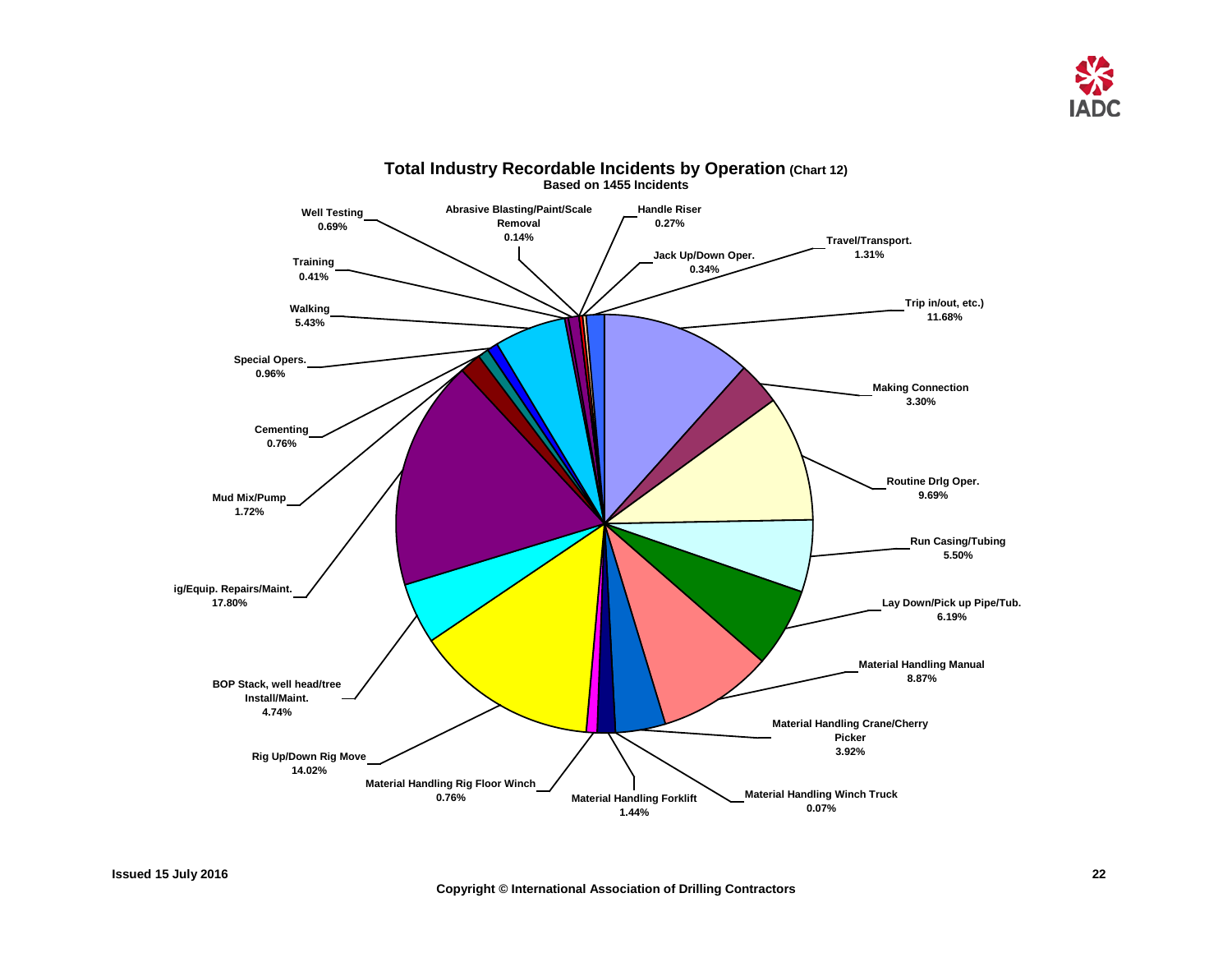

<span id="page-24-0"></span>

#### **Total Industry Lost Time Incidents by Location (Chart 13) Based on 415 Incidents**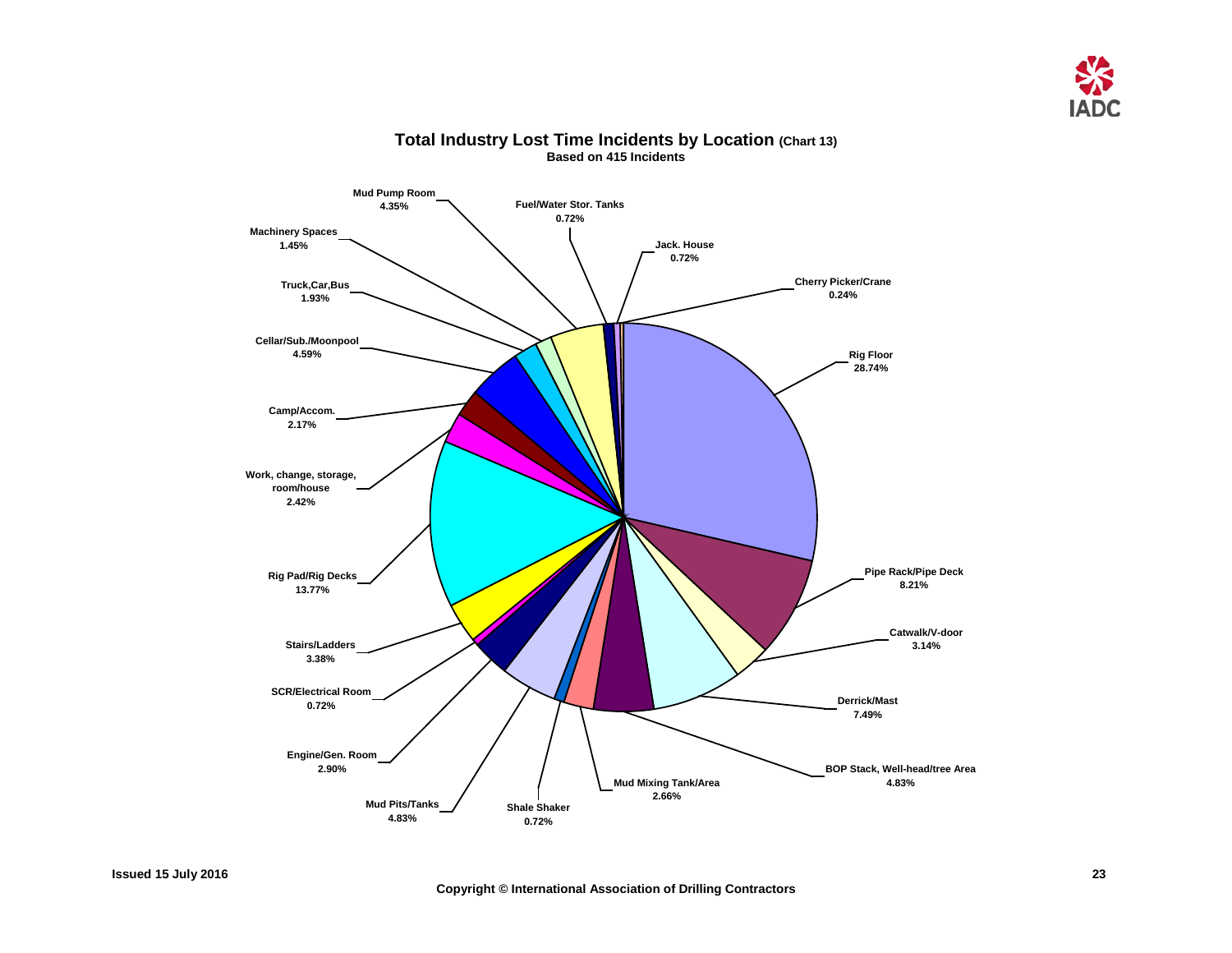

<span id="page-25-0"></span>

#### **Total Industry Recordable Incidents by Location (Chart 14) Based on 1451 Incidents**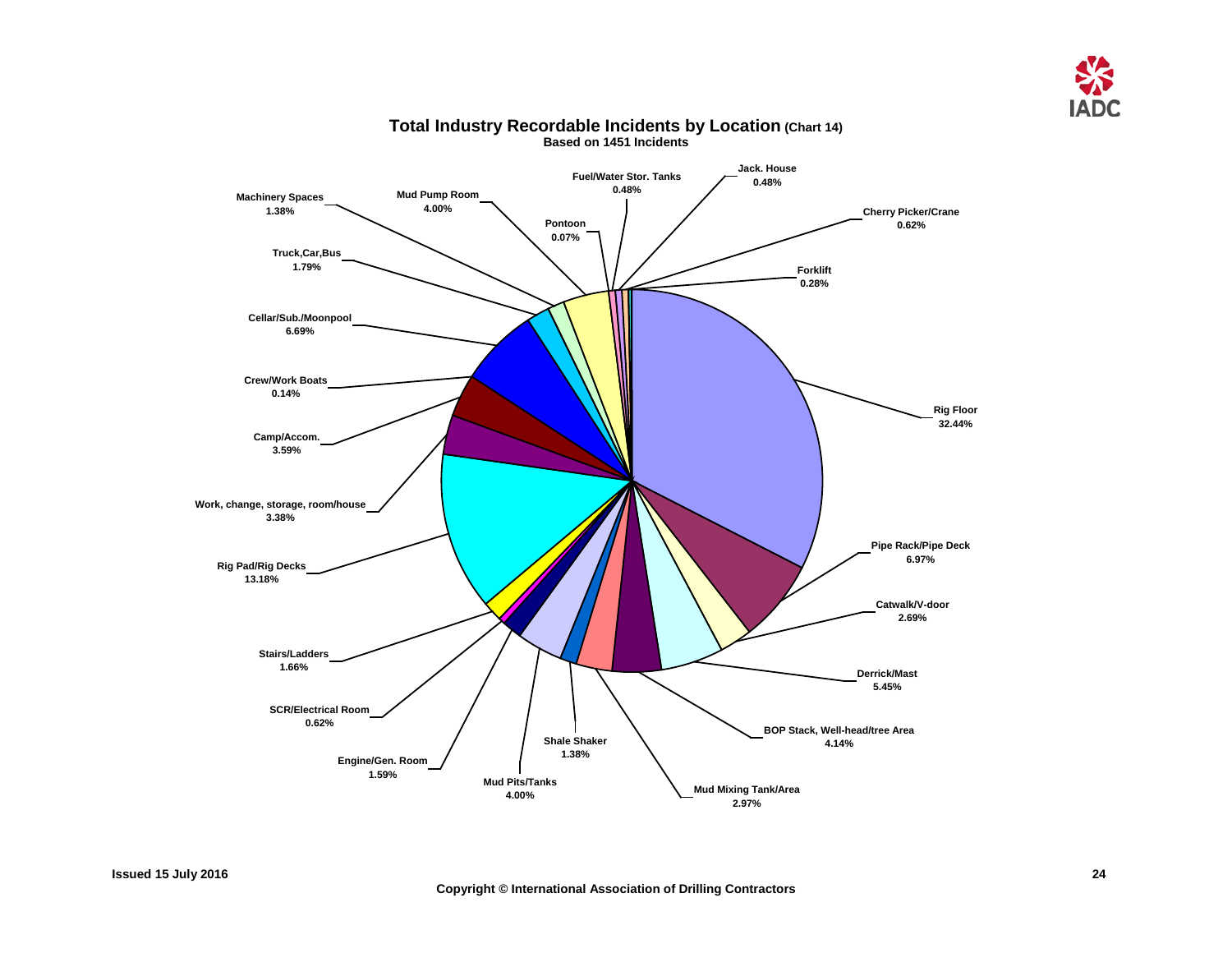

#### **Total Industry Lost Time Incidents by Time in Service (Chart 15) Based on 415 Incidents**

<span id="page-26-0"></span>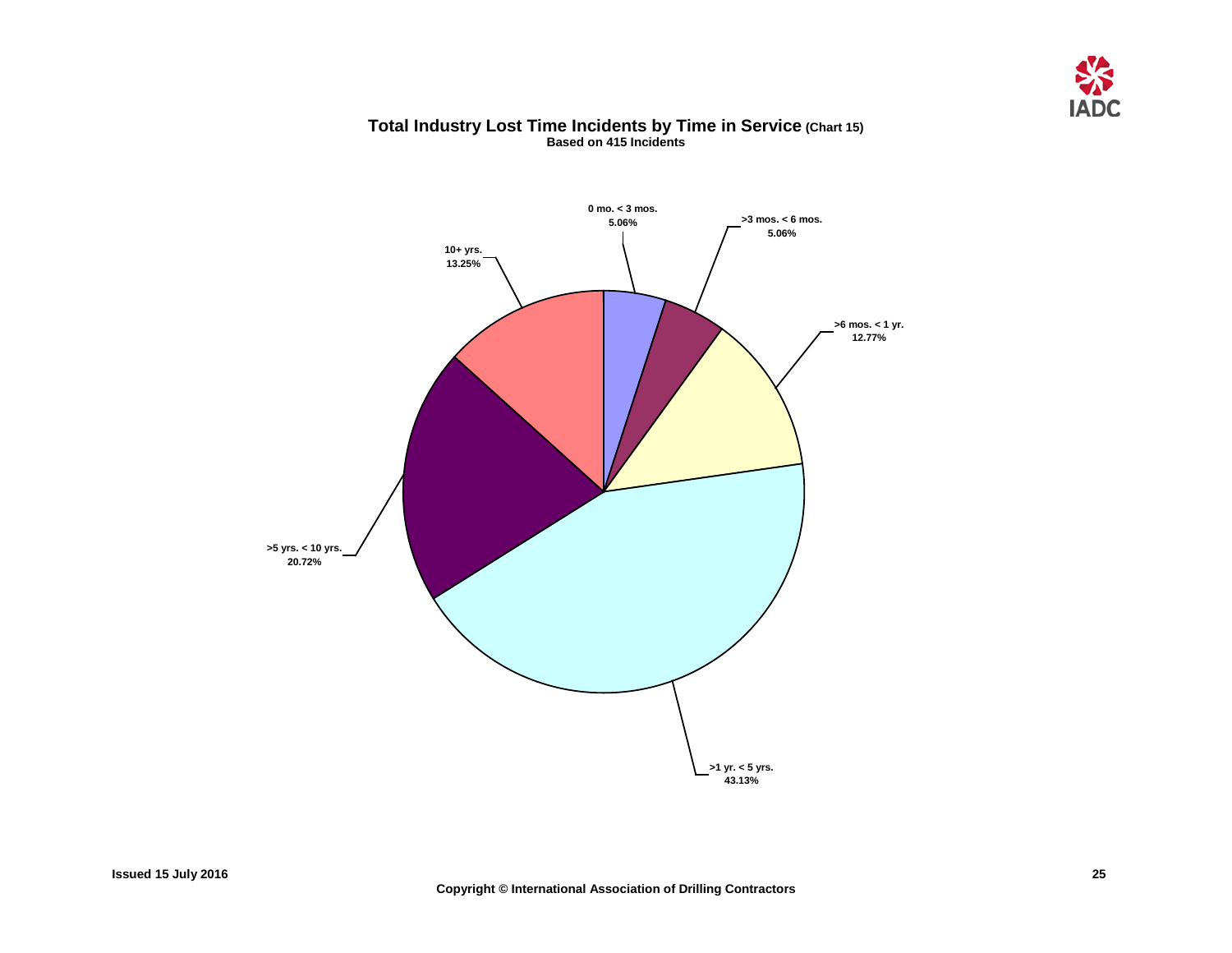

#### **Total Industry Recordable Incidents by Time in Service (Chart 16) Based on 1465 Incidents**

<span id="page-27-0"></span>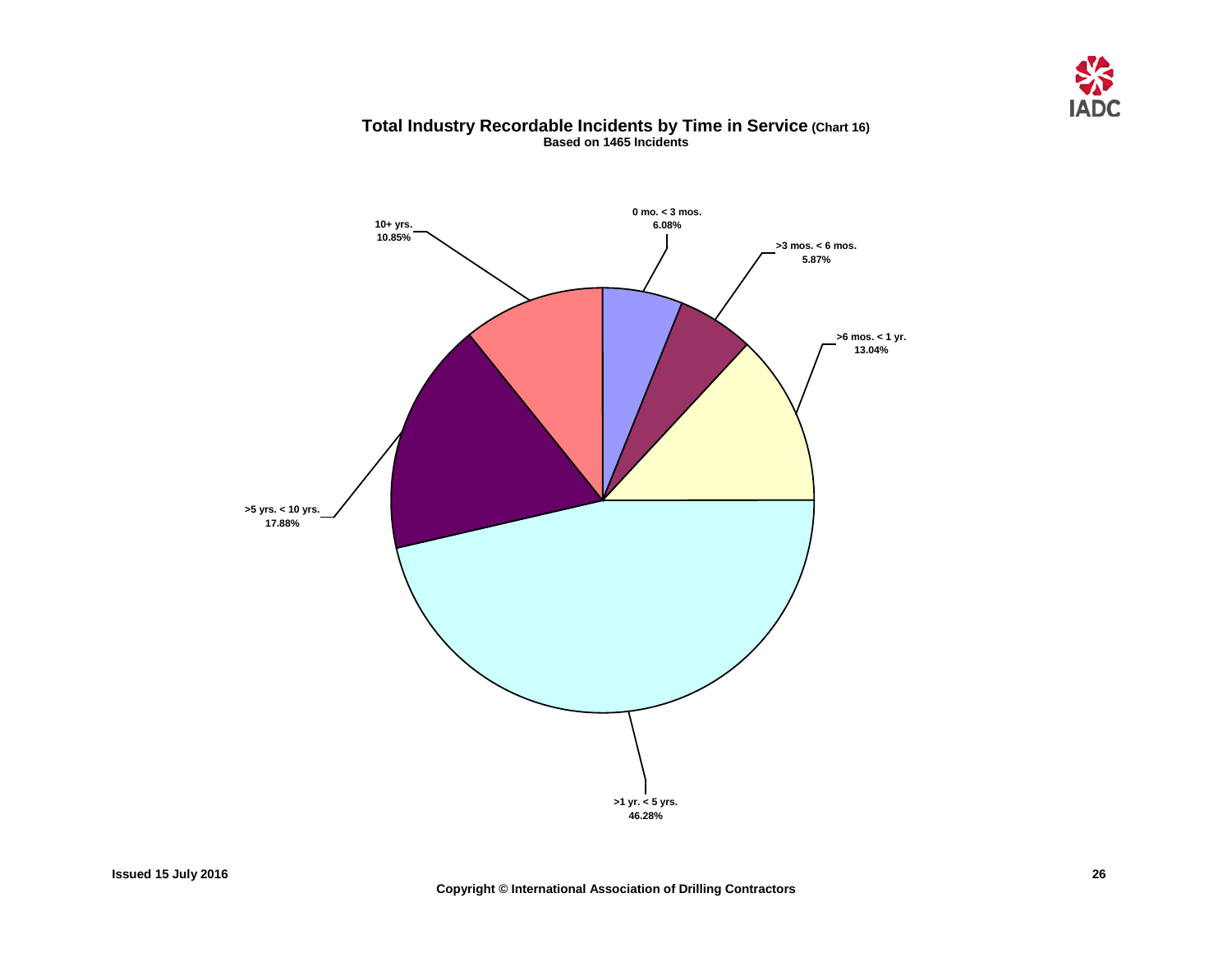

#### <span id="page-28-0"></span>2:00<br>3.12% **3.12% 3:00 2.40% 4:00 3.12% 24:00:00 2.16% 1:00 2.16% 23:00 3.12% 22:00 2.88% 21:00 3.84% 20:00 4.80% 19:00 3.12% 18:00 5.04% 17:00 6.00% 16:00 6.24% 15:00 4.80% 14:00 8.15% 13:00 4.80% 12:00 4.56% 11:00 5.76% 5:00 3.84% 6:00 1.92% 7:00 2.40% 8:00 5.28% 9:00 6.00% 10:00 4.56%**

#### **Total Industry Lost Time Incidents by Time of Day (Chart 17) Based on 417 Incidents**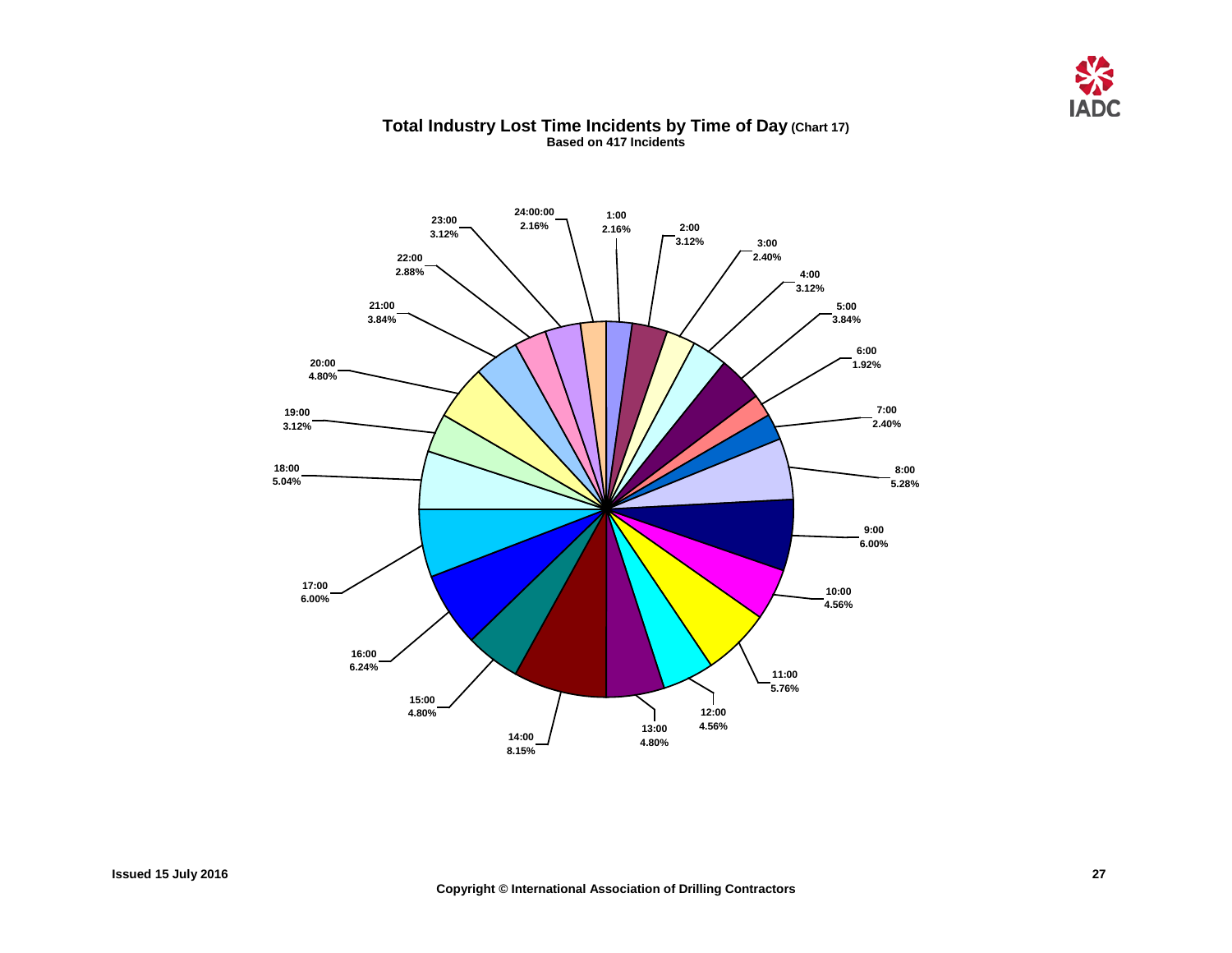

<span id="page-29-0"></span>

#### **Total Industry Recordable Incidents by Time of Day (Chart 18) Based on 1463 Incidents**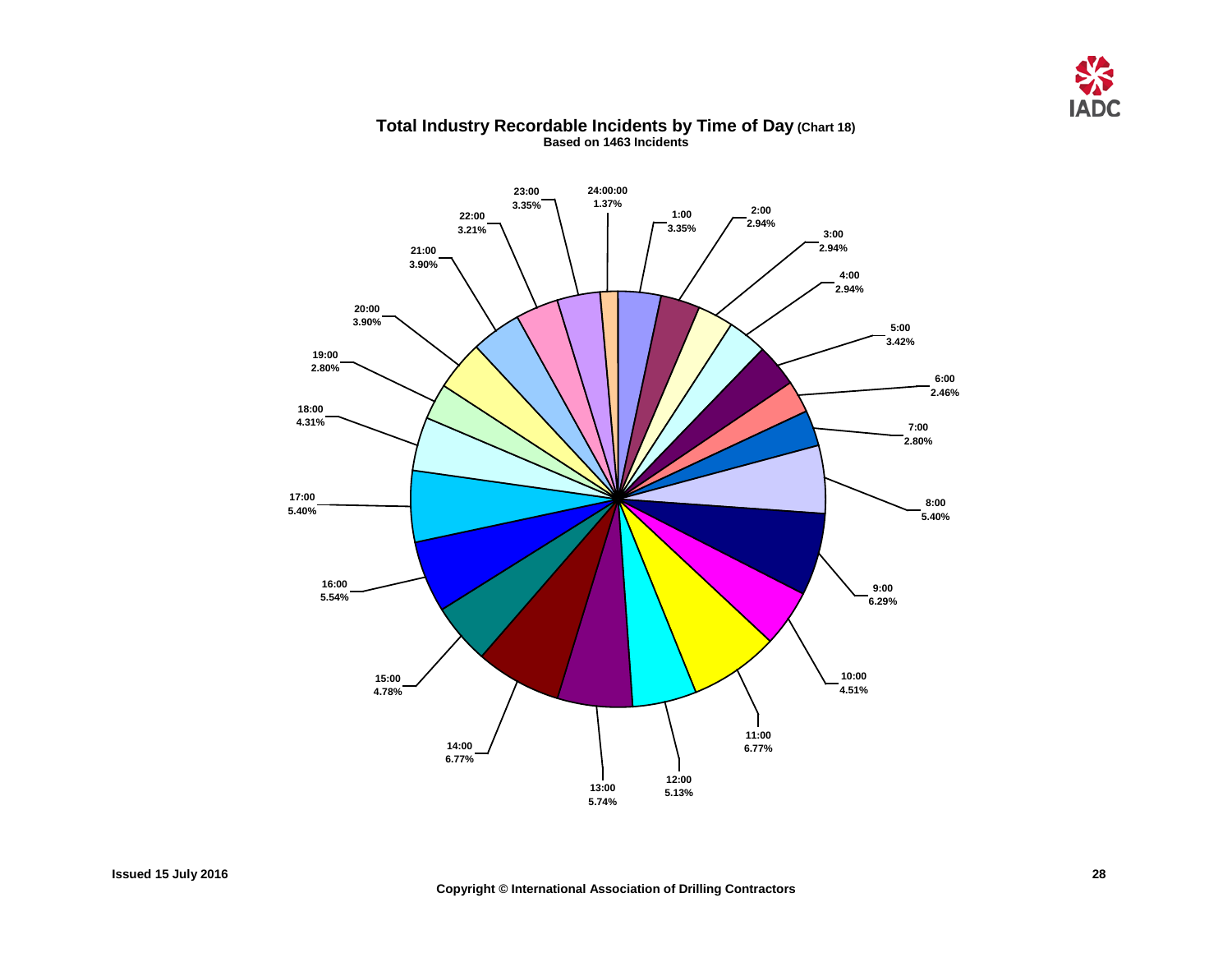

<span id="page-30-0"></span>

#### **Total Industry Lost Time Incidents by Age (Chart 19) Based on 393 Incidents**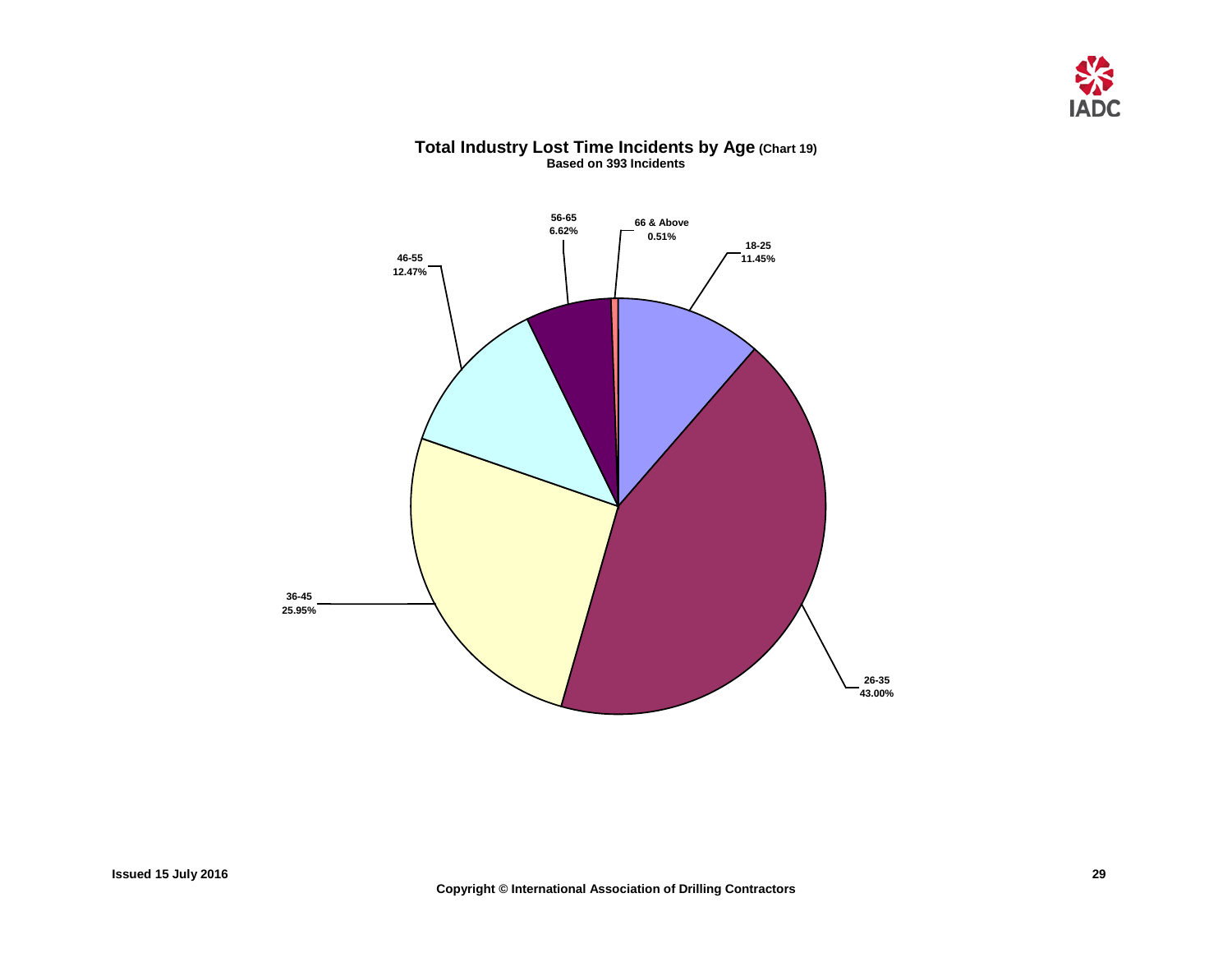

# <span id="page-31-0"></span>**18-25 12.48% 26-35 47.44% 36-45 23.68% 46-55 11.13% 56-65 4.89% 66 & Above 0.38%**

#### **Total Industry Recordable Incidents by Age (Chart 20) Based on 1330 Incidents**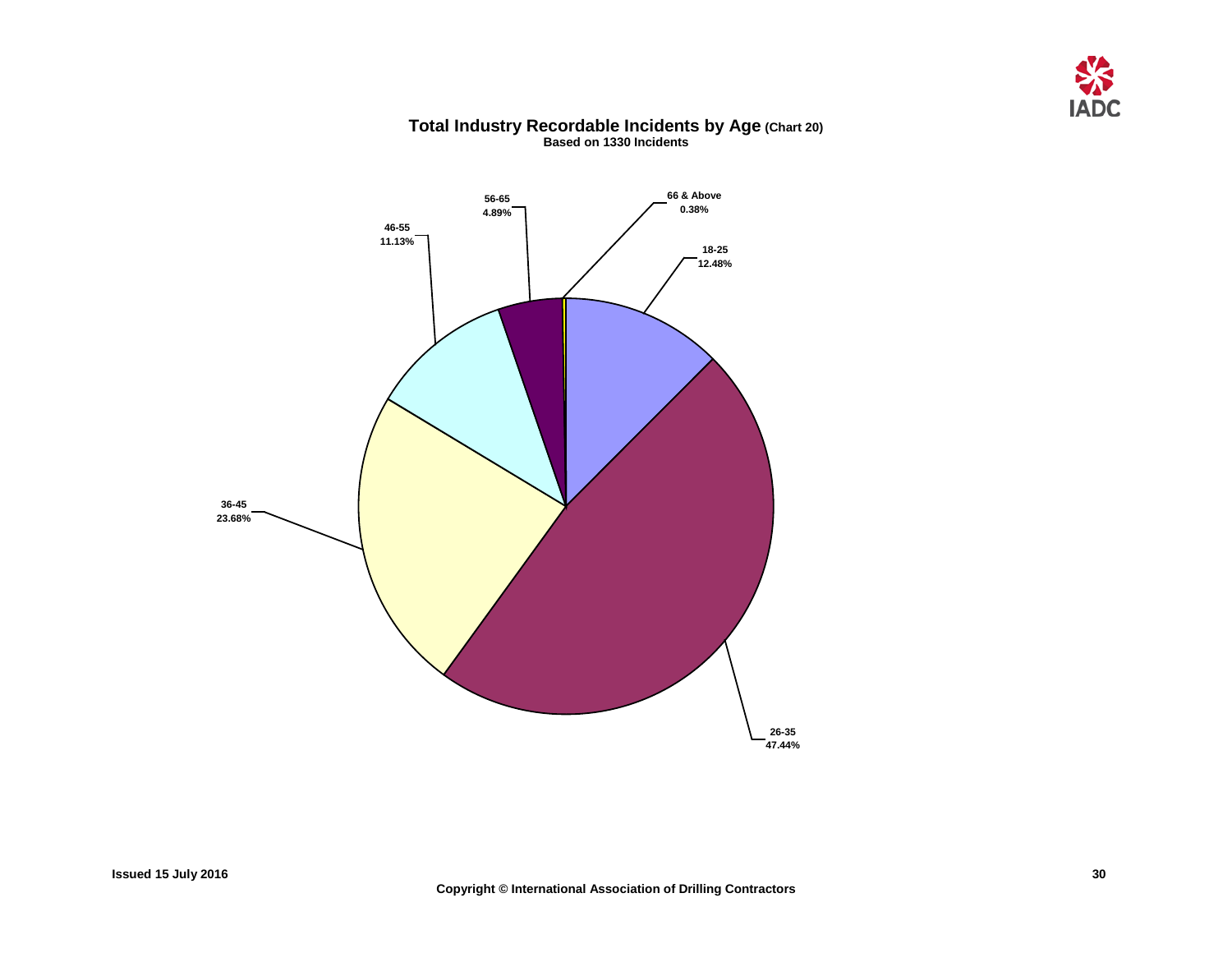

### 2015 ISP Program Regional Totals Combined Land & Water **IADC 2015 Africa Totals (Table 4)**

<span id="page-32-1"></span><span id="page-32-0"></span>

|                                          | <b>LAND</b> | <b>WATER</b> | <b>COMBINED</b> |
|------------------------------------------|-------------|--------------|-----------------|
| <b>TOTAL MANHOURS</b>                    | 29,734,165  | 27,933,397   | 57,667,562      |
| <b>TOTAL MEDICAL TREATMENT INCIDENTS</b> | 32          | 17           | 49              |
| <b>TOTAL RESTRICTED WORK INCIDENTS</b>   | 82          | 18           | 100             |
| <b>TOTAL LOST TIME INCIDENTS</b>         | 55          | 13           | 68              |
| <b>TOTAL FATALITIES</b>                  | 3           | 0            | 3               |
| <b>TOTAL RECORDABLES</b>                 | 172         | 48           | 220             |
| <b>MTO INCIDENCE RATE</b>                | 0.22        | 0.12         | 0.17            |
| <b>RWC INCIDENCE RATE</b>                | 0.55        | 0.13         | 0.35            |
| <b>LTI INCIDENCE RATE</b>                | 0.39        | 0.09         | 0.25            |
| LTI FREQUENCY RATE                       | 1.95        | 0.47         | 1.23            |
| <b>DART INCIDENCE RATE</b>               | 0.94        | 0.22         | 0.59            |
| <b>DART FREQUENCY RATE</b>               | 4.71        | 1.11         | 2.97            |
| <b>RECORDABLE INCIDENCE RATE</b>         | 1.16        | 0.34         | 0.76            |
| <b>RECORDABLE FREQUENCY RATE</b>         | 5.78        | 1.72         | 3.81            |

MEDICAL TREATMENT INCIDENCE RATE = MTOs X 200,000 / MAN-HOURS (LTIs NOT INCLUDED) RESTRICTED WORK INCIDENCE RATE = RWCs X 200,000 / MAN-HOURS (LTIs NOT INCLUDED) LOST TIME INCIDENCE RATE -( LTIs+FTLs) X 200,000 / MAN-HOURS LOST TIME FREQUENCY RATE = (LTIs+FTLS) X 1,000,000 / MAN-HOURS DART INCIDENCE RATE - (LTIs+FTLs+RWCs) X 200,000 / MAN-HOURS DART INCIDENCE RATE - (LTIs+FTLs+RWCs) X 1,000,000 / MAN-HOURS RECORDABLE INCIDENCE RATE = RECORDABLES X 200,000 / MAN-HOURS RECORDABLE FREQUENCY RATE = RECORDABLES X 1,000,000 / MAN-HOURS

**Companies Reporting: Land – 12 Water – 25**

#### **Africa Total LTI & Recordable Incidence Rates vs Man-hours (Figure 4)**

<span id="page-32-2"></span>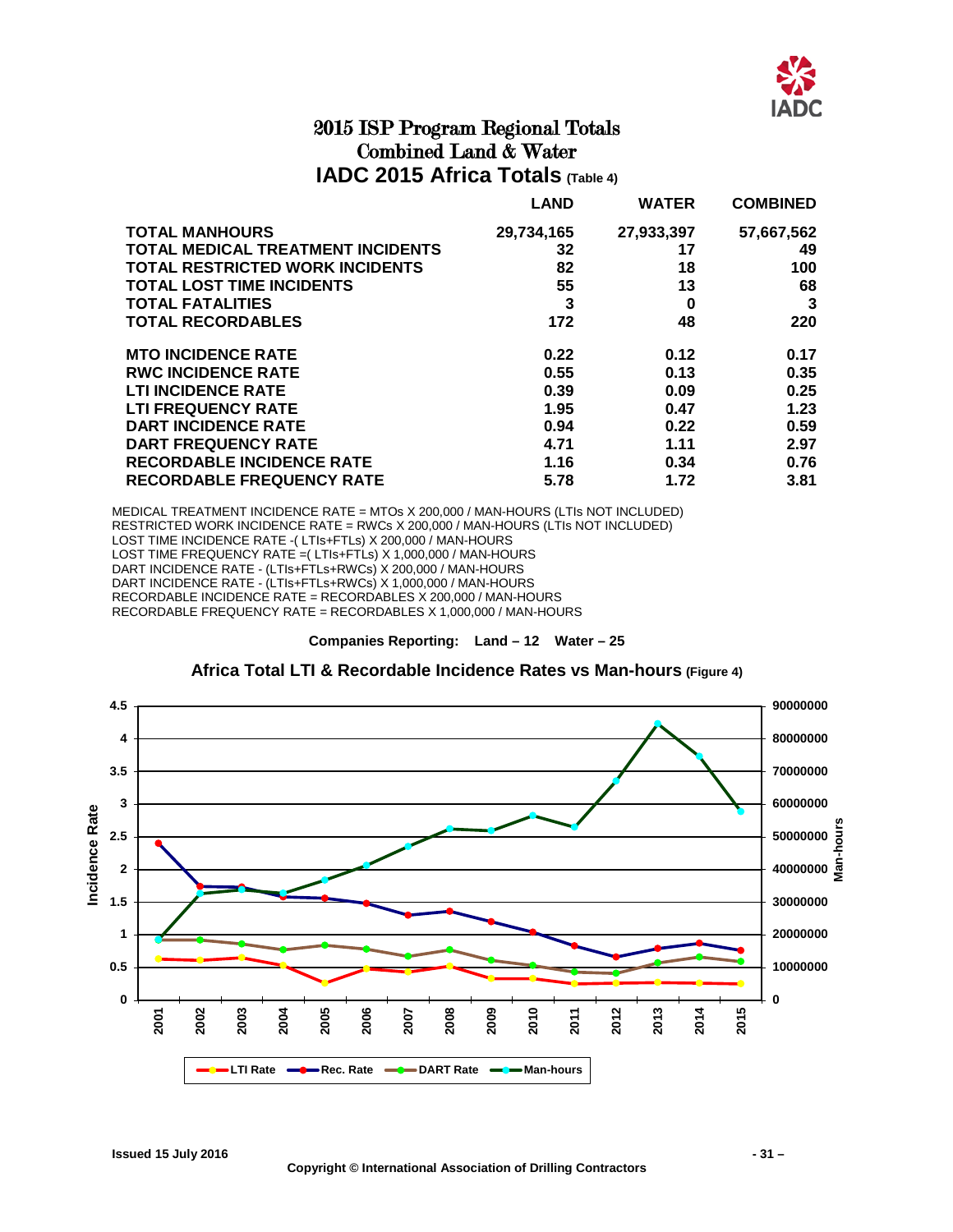

# **IADC 2015 Asia Pacific Totals (Table 5)**

<span id="page-33-0"></span>

|                                          | <b>LAND</b> | <b>WATER</b> | <b>COMBINED</b> |
|------------------------------------------|-------------|--------------|-----------------|
| <b>TOTAL MANHOURS</b>                    | 17,142,377  | 44,518,774   | 61,661,151      |
| <b>TOTAL MEDICAL TREATMENT INCIDENTS</b> | 13          | 25           | 38              |
| <b>TOTAL RESTRICTED WORK INCIDENTS</b>   |             | 15           | 22              |
| <b>TOTAL LOST TIME INCIDENTS</b>         | 9           | 12           | 21              |
| <b>TOTAL FATALITIES</b>                  | 0           | 0            | 0               |
| <b>TOTAL RECORDABLES</b>                 | 29          | 52           | 81              |
| <b>MTO INCIDENCE RATE</b>                | 0.15        | 0.11         | 0.12            |
| <b>RWC INCIDENCE RATE</b>                | 0.08        | 0.07         | 0.07            |
| <b>LTI INCIDENCE RATE</b>                | 0.11        | 0.05         | 0.07            |
| <b>LTI FREQUENCY RATE</b>                | 0.53        | 0.27         | 0.34            |
| <b>DART INCIDENCE RATE</b>               | 0.19        | 0.12         | 0.14            |
| <b>DART FREQUENCY RATE</b>               | 0.93        | 0.61         | 0.70            |
| <b>RECORDABLE INCIDENCE RATE</b>         | 0.34        | 0.23         | 0.26            |
| <b>RECORDABLE FREQUENCY RATE</b>         | 1.69        | 1.17         | 1.31            |

MEDICAL TREATMENT INCIDENCE RATE = MTOs X 200,000 / MAN-HOURS (LTIs NOT INCLUDED) RESTRICTED WORK INCIDENCE RATE = RWCs X 200,000 / MAN-HOURS (LTIS NOT INCLUDED) LOST TIME INCIDENCE RATE -( LTIs+FTLs) X 200,000 / MAN-HOURS LOST TIME FREQUENCY RATE = (LTIs+FTLs) X 1,000,000 / MAN-HOURS DART INCIDENCE RATE - (LTIs+FTLs+RWCs) X 200,000 / MAN-HOURS DART INCIDENCE RATE - (LTIs+FTLs+RWCs) X 1,000,000 / MAN-HOURS RECORDABLE INCIDENCE RATE = RECORDABLES X 200,000 / MAN-HOURS RECORDABLE FREQUENCY RATE = RECORDABLES X 1,000,000 / MAN-HOURS

**Companies Reporting: Land – 13 Water – 32**

<span id="page-33-1"></span>

**Asia Pacific Total LTI & Recordable Incidence Rates vs Man-hours (Figure 5)**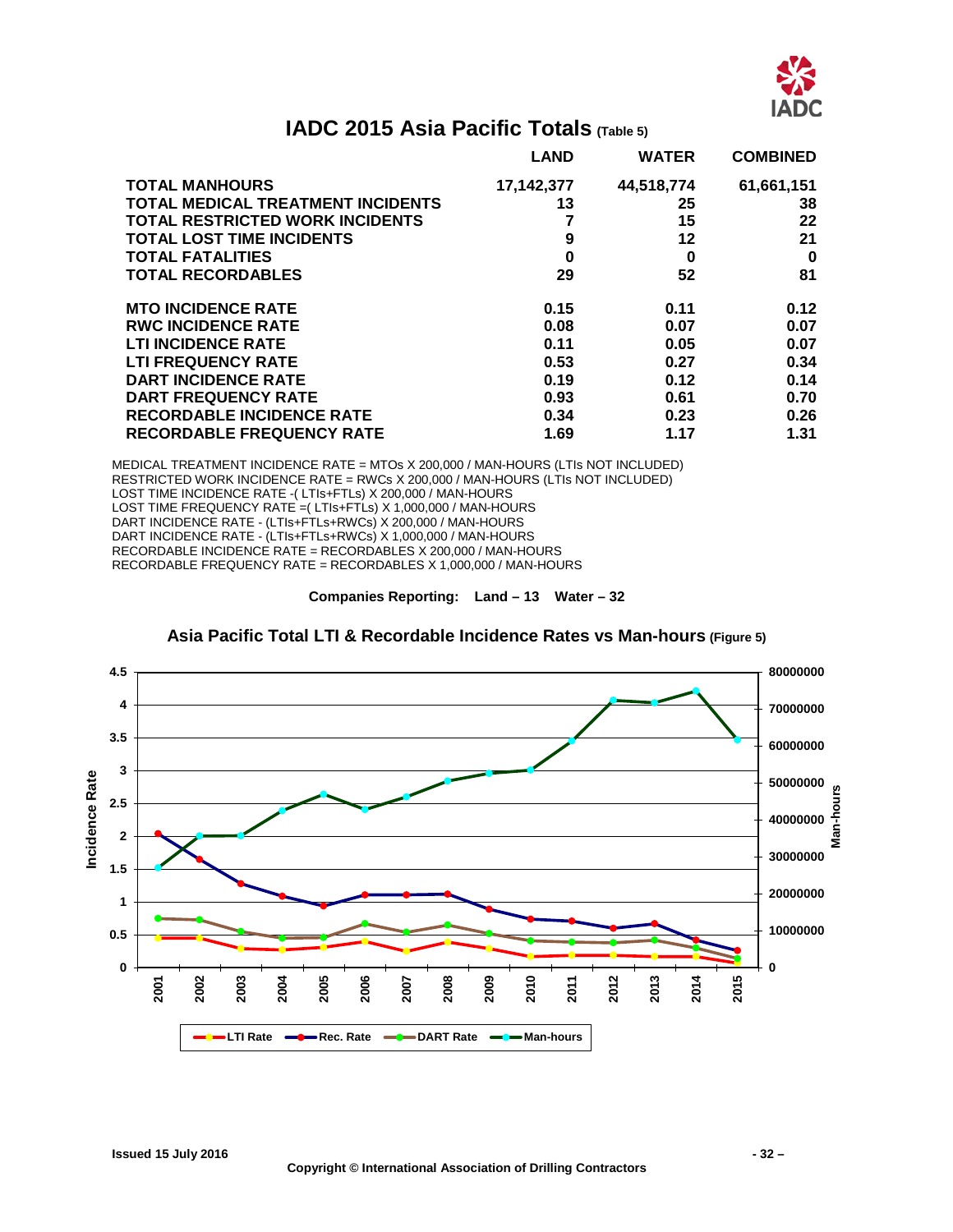

## **IADC 2015 Australasia Totals (Table 6)**

<span id="page-34-0"></span>

|                                          | <b>LAND</b>  | <b>WATER</b> | <b>COMBINED</b> |
|------------------------------------------|--------------|--------------|-----------------|
| <b>TOTAL MANHOURS</b>                    | 2,663,911    | 3,995,411    | 6,659,322       |
| <b>TOTAL MEDICAL TREATMENT INCIDENTS</b> | 4            |              | 6               |
| <b>TOTAL RESTRICTED WORK INCIDENTS</b>   |              |              | 8               |
| <b>TOTAL LOST TIME INCIDENTS</b>         | $\mathbf{2}$ | $\mathbf{2}$ | 4               |
| <b>TOTAL FATALITIES</b>                  | 0            | 0            | 0               |
| <b>TOTAL RECORDABLES</b>                 | 7            | 11           | 18              |
| <b>MTO INCIDENCE RATE</b>                | 0.30         | 0.10         | 0.18            |
| <b>RWC INCIDENCE RATE</b>                | 0.08         | 0.35         | 0.24            |
| <b>LTI INCIDENCE RATE</b>                | 0.15         | 0.10         | 0.12            |
| <b>LTI FREQUENCY RATE</b>                | 0.75         | 0.50         | 0.60            |
| <b>DART INCIDENCE RATE</b>               | 0.23         | 0.45         | 0.36            |
| <b>DART FREQUENCY RATE</b>               | 1.13         | 2.25         | 1.80            |
| <b>RECORDABLE INCIDENCE RATE</b>         | 0.53         | 0.55         | 0.54            |
| <b>RECORDABLE FREQUENCY RATE</b>         | 2.63         | 2.75         | 2.70            |

MEDICAL TREATMENT INCIDENCE RATE = MTOs X 200,000 / MAN-HOURS (LTIs NOT INCLUDED) RESTRICTED WORK INCIDENCE RATE = RWCs X 200,000 / MAN-HOURS (LTIs NOT INCLUDED) LOST TIME INCIDENCE RATE -( LTIs+FTLs) X 200,000 / MAN-HOURS LOST TIME FREQUENCY RATE = (LTIs+FTLs) X 1,000,000 / MAN-HOURS DART INCIDENCE RATE - (LTIs+FTLs+RWCs) X 200,000 / MAN-HOURS DART INCIDENCE RATE - (LTIs+FTLs+RWCs) X 1,000,000 / MAN-HOURS RECORDABLE INCIDENCE RATE = RECORDABLES X 200,000 / MAN-HOURS RECORDABLE FREQUENCY RATE = RECORDABLES X 1,000,000 / MAN-HOURS

**Companies Reporting: Land – 7; Water – 10**

<span id="page-34-1"></span>

**Australasia Total LTI & Recordable Incidence Rates vs Man-hours (Figure 6)**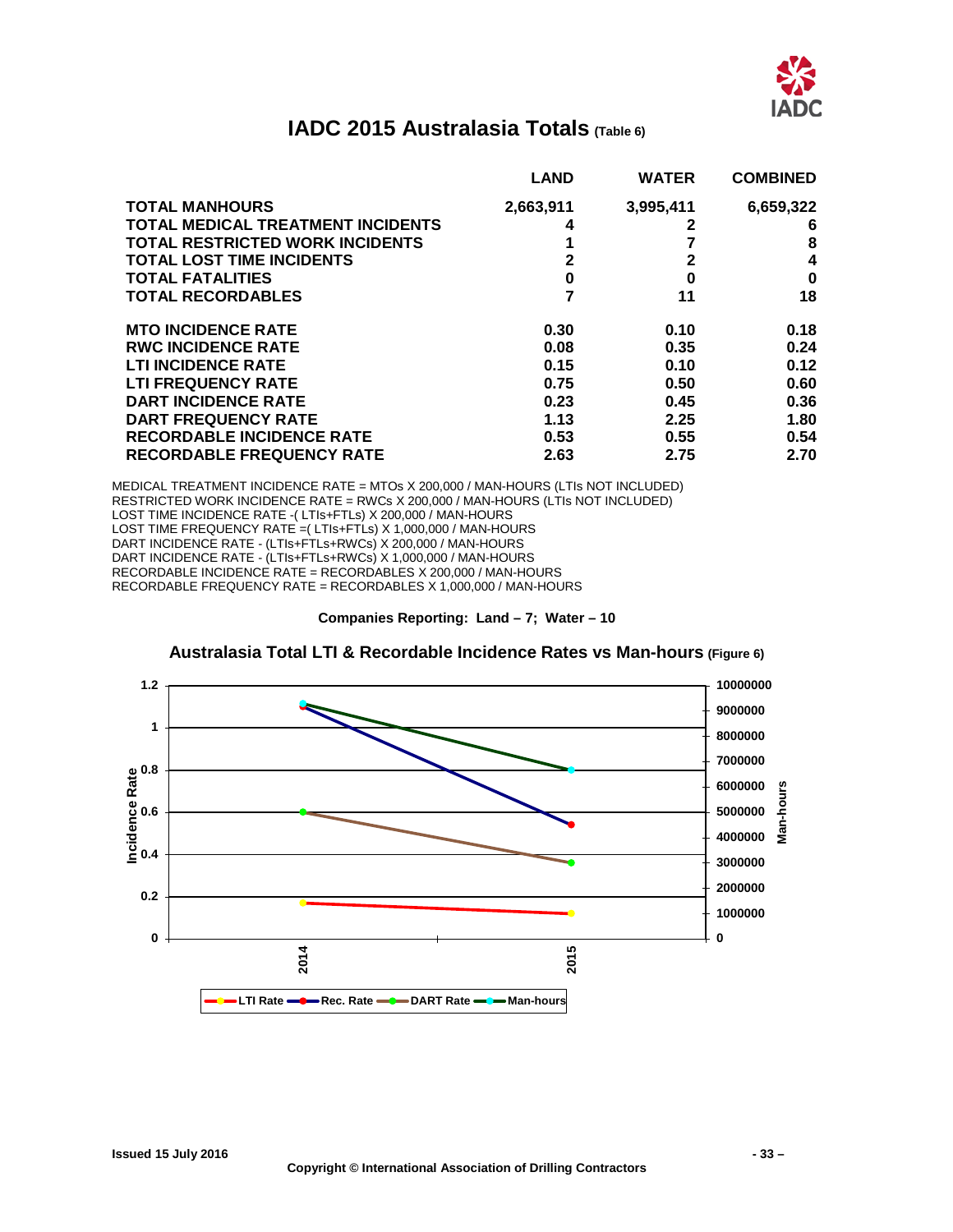

## **IADC 2015 Canada Totals (Table 7)**

<span id="page-35-0"></span>

|                                          | <b>LAND</b> | <b>WATER</b> | <b>COMBINED</b> |
|------------------------------------------|-------------|--------------|-----------------|
| <b>TOTAL MANHOURS</b>                    | 1,473,827   | 1,496,644    | 2,970,471       |
| <b>TOTAL MEDICAL TREATMENT INCIDENTS</b> |             | 2            | 9               |
| <b>TOTAL RESTRICTED WORK INCIDENTS</b>   | 2           | 4            | 6               |
| <b>TOTAL LOST TIME INCIDENTS</b>         |             | 0            | 1               |
| <b>TOTAL FATALITIES</b>                  | 0           | 0            | 0               |
| <b>TOTAL RECORDABLES</b>                 | 10          | 6            | 16              |
| <b>MTO INCIDENCE RATE</b>                | 0.95        | 0.27         | 0.61            |
| <b>RWC INCIDENCE RATE</b>                | 0.27        | 0.53         | 0.40            |
| <b>LTI INCIDENCE RATE</b>                | 0.14        | 0.00         | 0.07            |
| <b>LTI FREQUENCY RATE</b>                | 0.68        | 0.00         | 0.34            |
| <b>DART INCIDENCE RATE</b>               | 0.41        | 0.53         | 0.47            |
| <b>DART FREQUENCY RATE</b>               | 2.04        | 2.67         | 2.36            |
| <b>RECORDABLE INCIDENCE RATE</b>         | 1.36        | 0.80         | 1.08            |
| <b>RECORDABLE FREQUENCY RATE</b>         | 6.79        | 4.01         | 5.39            |

MEDICAL TREATMENT INCIDENCE RATE = MTOs X 200,000 / MAN-HOURS (LTIs NOT INCLUDED) RESTRICTED WORK INCIDENCE RATE = RWCs X 200,000 / MAN-HOURS (LTIs NOT INCLUDED) LOST TIME INCIDENCE RATE -( LTIs+FTLs) X 200,000 / MAN-HOURS LOST TIME FREQUENCY RATE = (LTIs+FTLS) X 1,000,000 / MAN-HOURS DART INCIDENCE RATE - (LTIs+FTLs+RWCs) X 200,000 / MAN-HOURS DART INCIDENCE RATE - (LTIs+FTLs+RWCs) X 1,000,000 / MAN-HOURS RECORDABLE INCIDENCE RATE = RECORDABLES X 200,000 / MAN-HOURS RECORDABLE FREQUENCY RATE = RECORDABLES X 1,000,000 / MAN-HOURS

**Companies Reporting: Land – 4 Water – 4**

<span id="page-35-1"></span>

#### **Canada Total LTI & Recordable Incidence Rates vs Man-hours (Figure 7)**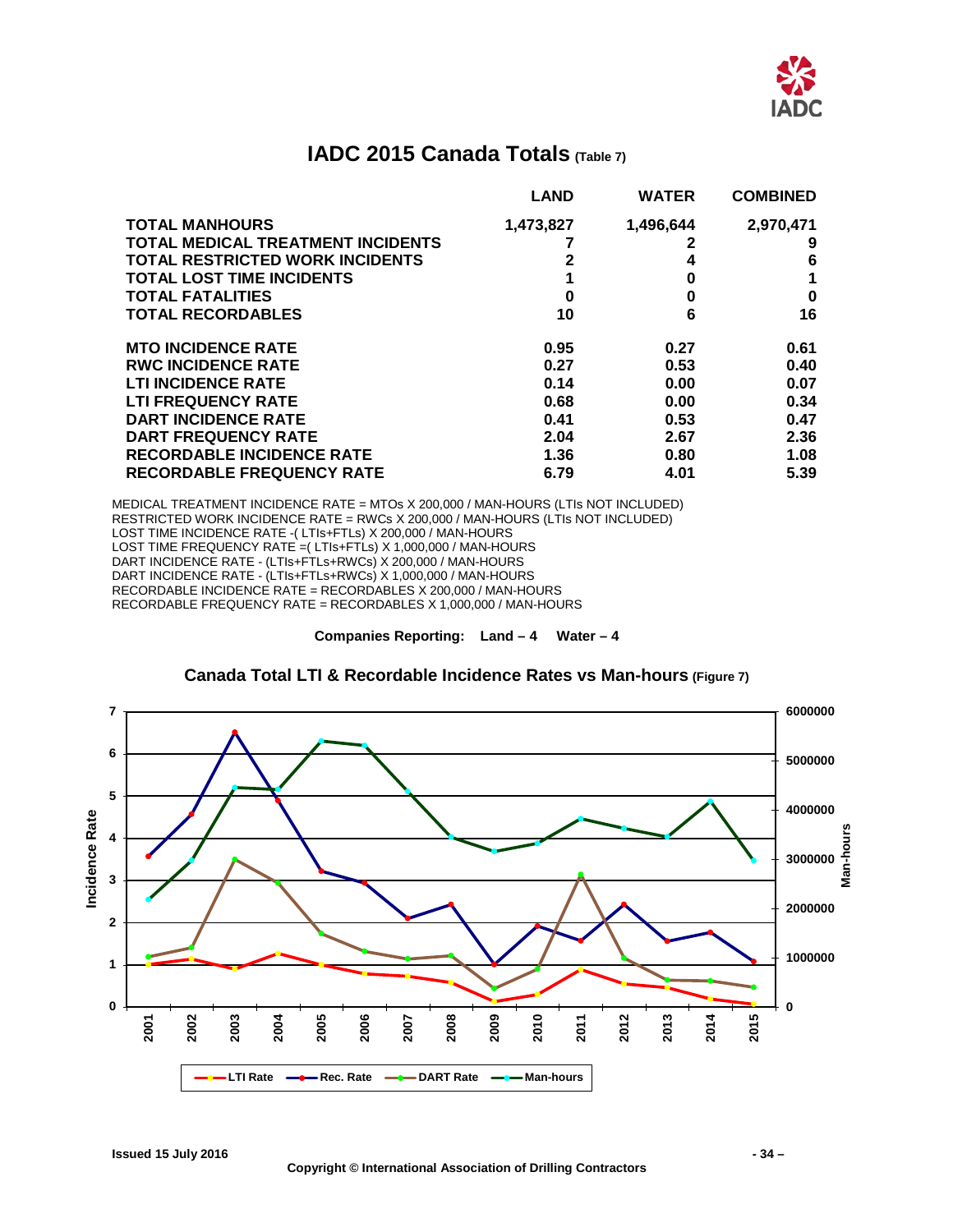

# **IADC 2015 Central America & Caribbean Totals (Table 8)**

<span id="page-36-0"></span>

|                                          | <b>LAND</b>  | WATER     | <b>COMBINED</b> |
|------------------------------------------|--------------|-----------|-----------------|
| <b>TOTAL MANHOURS</b>                    | 3,659,272    | 5,564,937 | 9,224,209       |
| <b>TOTAL MEDICAL TREATMENT INCIDENTS</b> | 9            | 5         | 14              |
| <b>TOTAL RESTRICTED WORK INCIDENTS</b>   | $\mathbf{2}$ |           | 9               |
| <b>TOTAL LOST TIME INCIDENTS</b>         | 18           | 5         | 23              |
| <b>TOTAL FATALITIES</b>                  | 0            | 0         | 0               |
| <b>TOTAL RECORDABLES</b>                 | 29           | 17        | 46              |
| <b>MTO INCIDENCE RATE</b>                | 0.49         | 0.18      | 0.30            |
| <b>RWC INCIDENCE RATE</b>                | 0.11         | 0.25      | 0.20            |
| <b>LTI INCIDENCE RATE</b>                | 0.98         | 0.18      | 0.50            |
| <b>LTI FREQUENCY RATE</b>                | 4.92         | 0.90      | 2.49            |
| <b>DART INCIDENCE RATE</b>               | 1.09         | 0.43      | 0.69            |
| <b>DART FREQUENCY RATE</b>               | 5.47         | 2.16      | 3.47            |
| <b>RECORDABLE INCIDENCE RATE</b>         | 1.59         | 0.61      | 1.00            |
| <b>RECORDABLE FREQUENCY RATE</b>         | 7.93         | 3.05      | 4.99            |

MEDICAL TREATMENT INCIDENCE RATE = MTOs X 200,000 / MAN-HOURS (LTIs NOT INCLUDED) RESTRICTED WORK INCIDENCE RATE = RWCs X 200,000 / MAN-HOURS (LTIs NOT INCLUDED) LOST TIME INCIDENCE RATE -( LTIs+FTLs) X 200,000 / MAN-HOURS LOST TIME FREQUENCY RATE =( LTIs+FTLs) X 1,000,000 / MAN-HOURS DART INCIDENCE RATE - (LTIs+FTLs+RWCs) X 200,000 / MAN-HOURS DART INCIDENCE RATE - (LTIs+FTLs+RWCs) X 1,000,000 / MAN-HOURS RECORDABLE INCIDENCE RATE = RECORDABLES X 200,000 / MAN-HOURS RECORDABLE FREQUENCY RATE = RECORDABLES X 1,000,000 / MAN-HOURS

#### **Companies Reporting: Land – 6 Water – 9**

<span id="page-36-1"></span>**Central America & Caribbean Total LTI & Recordable Incidence Rates vs Man-hours (Figure 8)**

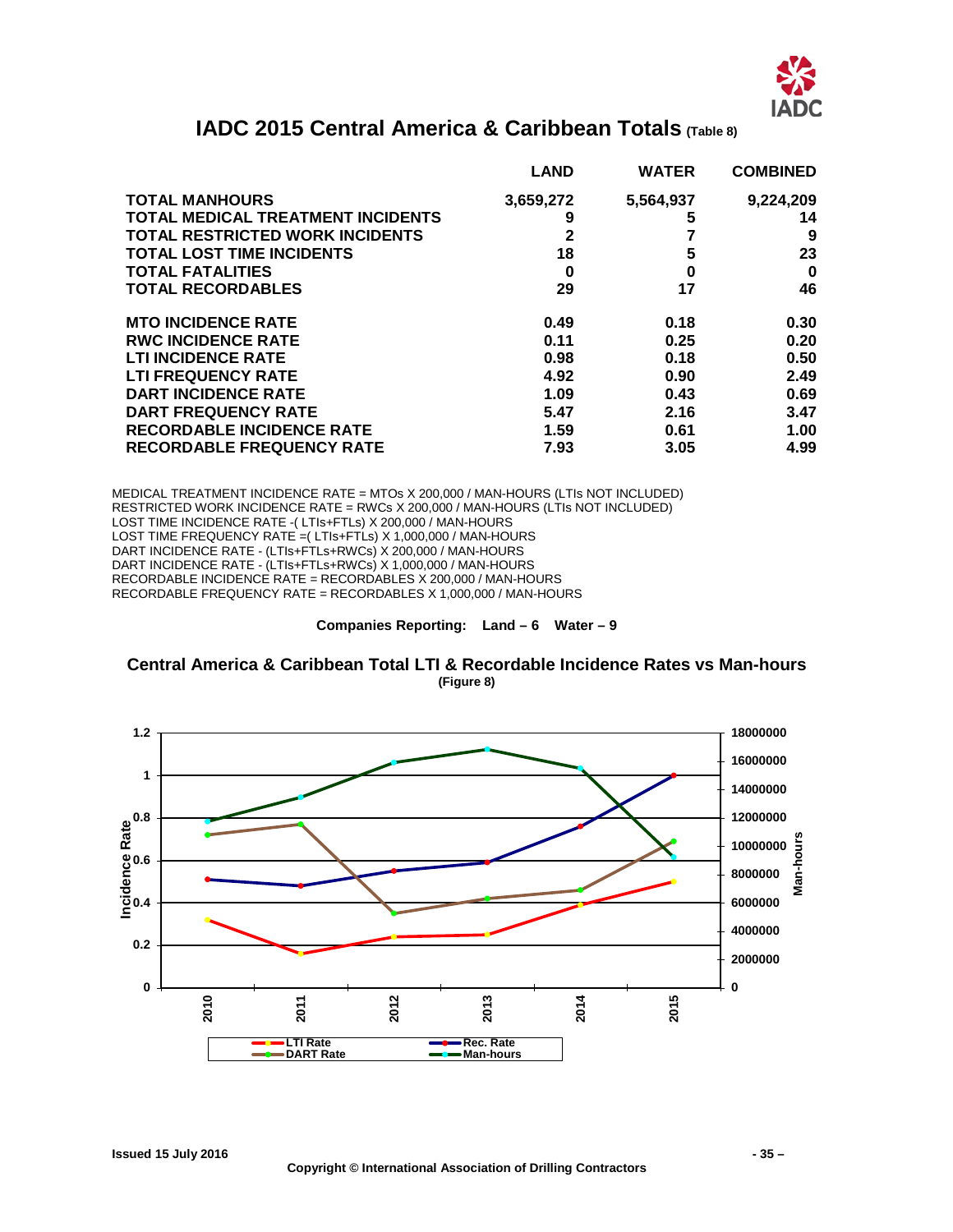

# **IADC 2015 European Totals (Table 9)**

<span id="page-37-0"></span>

|                                          | <b>LAND</b>  | <b>WATER</b> | <b>COMBINED</b> |
|------------------------------------------|--------------|--------------|-----------------|
| <b>TOTAL MANHOURS</b>                    | 42,911,869   | 36,544,080   | 79,455,949      |
| <b>TOTAL MEDICAL TREATMENT INCIDENTS</b> | 11           | 42           | 53              |
| <b>TOTAL RESTRICTED WORK INCIDENTS</b>   | 6            | 40           | 46              |
| <b>TOTAL LOST TIME INCIDENTS</b>         | 30           | 34           | 64              |
| <b>TOTAL FATALITIES</b>                  | $\mathbf{2}$ | 0            | $\mathbf 2$     |
| <b>TOTAL RECORDABLES</b>                 | 49           | 116          | 165             |
| <b>MTO INCIDENCE RATE</b>                | 0.05         | 0.23         | 0.13            |
| <b>RWC INCIDENCE RATE</b>                | 0.03         | 0.22         | 0.12            |
| <b>LTI INCIDENCE RATE</b>                | 0.15         | 0.19         | 0.17            |
| <b>LTI FREQUENCY RATE</b>                | 0.75         | 0.93         | 0.83            |
| <b>DART INCIDENCE RATE</b>               | 0.18         | 0.40         | 0.28            |
| <b>DART FREQUENCY RATE</b>               | 0.89         | 0.02         | 1.41            |
| <b>RECORDABLE INCIDENCE RATE</b>         | 0.23         | 0.63         | 0.42            |
| <b>RECORDABLE FREQUENCY RATE</b>         | 1.14         | 3.17         | 2.08            |

MEDICAL TREATMENT INCIDENCE RATE = MTOs X 200,000 / MAN-HOURS (LTIs NOT INCLUDED) RESTRICTED WORK INCIDENCE RATE = RWCs X 200,000 / MAN-HOURS (LTIs NOT INCLUDED) LOST TIME INCIDENCE RATE -( LTIs+FTLs) X 200,000 / MAN-HOURS LOST TIME FREQUENCY RATE = (LTIs+FTLs) X 1,000,000 / MAN-HOURS DART INCIDENCE RATE - (LTIs+FTLs+RWCs) X 200,000 / MAN-HOURS DART INCIDENCE RATE - (LTIs+FTLs+RWCs) X 1,000,000 / MAN-HOURS RECORDABLE INCIDENCE RATE = RECORDABLES X 200,000 / MAN-HOURS RECORDABLE FREQUENCY RATE = RECORDABLES X 1,000,000 / MAN-HOURS

**Companies Reporting: Land – 13 Water – 23**

<span id="page-37-1"></span>

#### **European Total LTI & Recordable Incidence Rates vs Man-hours (Figure 9)**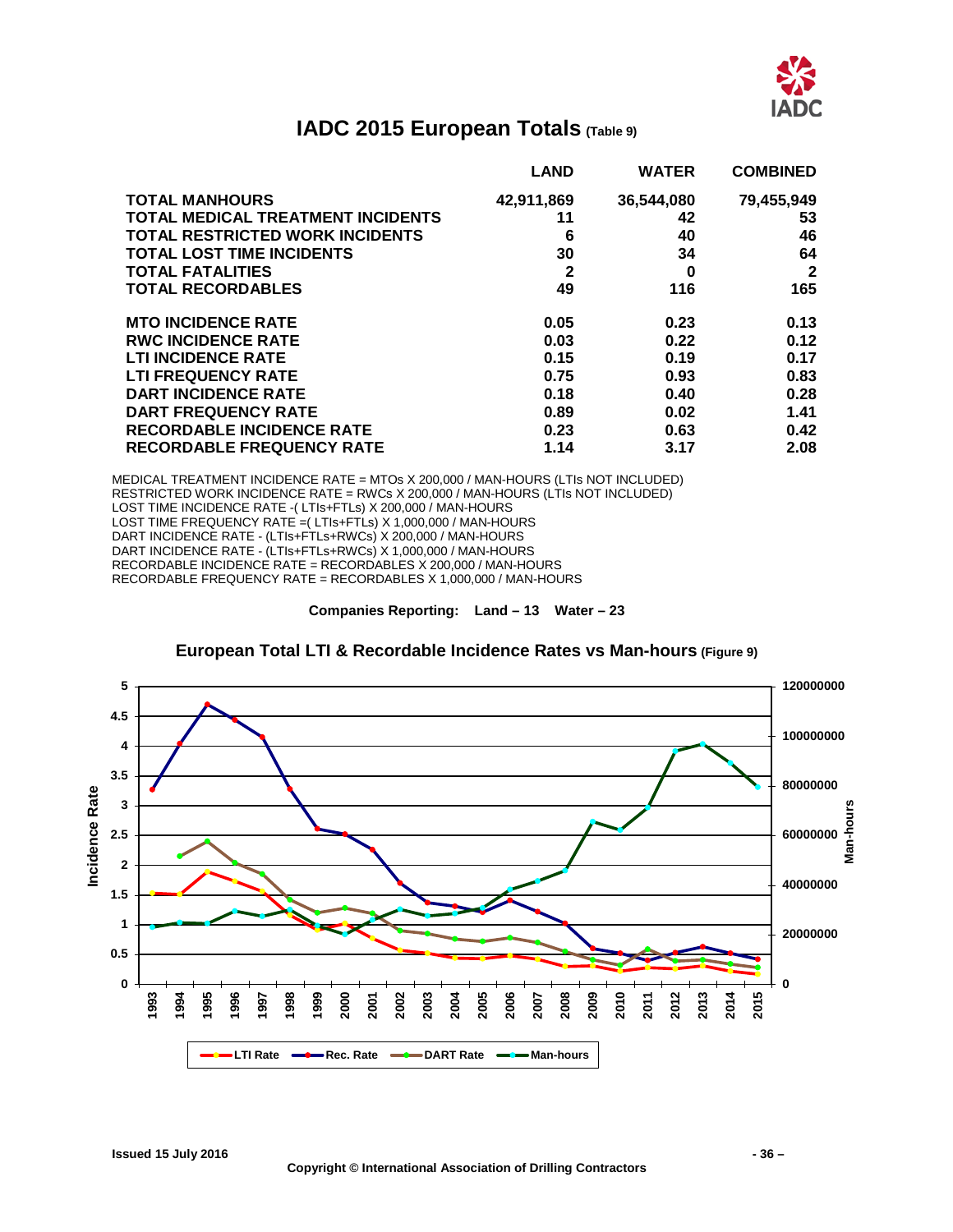

# **IADC 2015 Middle East Totals (Table 10)**

<span id="page-38-0"></span>

|                                          | <b>LAND</b>  | <b>WATER</b> | <b>COMBINED</b> |
|------------------------------------------|--------------|--------------|-----------------|
| <b>TOTAL MANHOURS</b>                    | 103,466,893  | 41,917,040   | 145,383,933     |
| <b>TOTAL MEDICAL TREATMENT INCIDENTS</b> | 144          | 18           | 162             |
| <b>TOTAL RESTRICTED WORK INCIDENTS</b>   | 93           | 27           | 120             |
| <b>TOTAL LOST TIME INCIDENTS</b>         | 69           | 20           | 89              |
| <b>TOTAL FATALITIES</b>                  | $\mathbf{2}$ | 0            | $\mathbf{2}$    |
| <b>TOTAL RECORDABLES</b>                 | 308          | 65           | 373             |
| <b>MTO INCIDENCE RATE</b>                | 0.28         | 0.09         | 0.22            |
| <b>RWC INCIDENCE RATE</b>                | 0.18         | 0.13         | 0.17            |
| <b>LTI INCIDENCE RATE</b>                | 0.14         | 0.10         | 0.13            |
| <b>LTI FREQUENCY RATE</b>                | 0.69         | 0.48         | 0.63            |
| <b>DART INCIDENCE RATE</b>               | 0.32         | 0.22         | 0.29            |
| <b>DART FREQUENCY RATE</b>               | 1.59         | 1.12         | 1.45            |
| <b>RECORDABLE INCIDENCE RATE</b>         | 0.60         | 0.31         | 0.51            |
| <b>RECORDABLE FREQUENCY RATE</b>         | 2.98         | 1.55         | 2.57            |

MEDICAL TREATMENT INCIDENCE RATE = MTOs X 200,000 / MAN-HOURS (LTIs NOT INCLUDED) RESTRICTED WORK INCIDENCE RATE = RWCs X 200,000 / MAN-HOURS (LTIs NOT INCLUDED) LOST TIME INCIDENCE RATE -( LTIs+FTLs) X 200,000 / MAN-HOURS LOST TIME FREQUENCY RATE = (LTIs+FTLS) X 1,000,000 / MAN-HOURS DART INCIDENCE RATE - (LTIs+FTLs+RWCs) X 200,000 / MAN-HOURS DART INCIDENCE RATE - (LTIs+FTLs+RWCs) X 1,000,000 / MAN-HOURS RECORDABLE INCIDENCE RATE = RECORDABLES X 200,000 / MAN-HOURS RECORDABLE FREQUENCY RATE = RECORDABLES X 1,000,000 / MAN-HOURS

#### **Middle East Total LTI & Recordable Incidence Rates vs Man-hours (Figure 10)**

<span id="page-38-1"></span>

**Companies Reporting: Land – 23 Water – 19**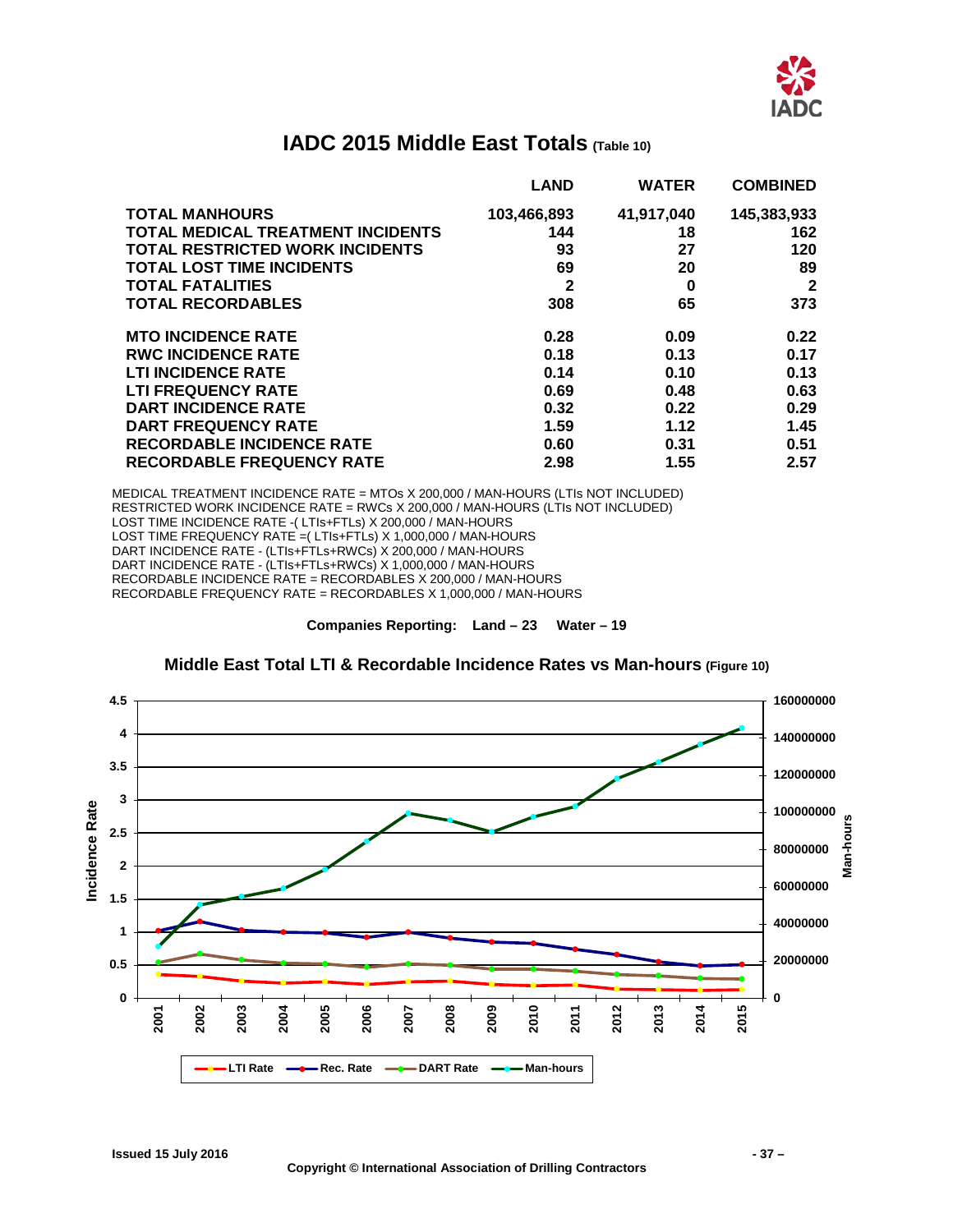

# <span id="page-39-0"></span>**IADC 2015 South American Totals (Table 11)**

|                                          | <b>LAND</b> | <b>WATER</b> | <b>COMBINED</b> |
|------------------------------------------|-------------|--------------|-----------------|
| <b>TOTAL MANHOURS</b>                    | 22,377,092  | 19,218,896   | 41,595,988      |
| <b>TOTAL MEDICAL TREATMENT INCIDENTS</b> | 20          | 12           | 32              |
| <b>TOTAL RESTRICTED WORK INCIDENTS</b>   | 33          | 17           | 50              |
| <b>TOTAL LOST TIME INCIDENTS</b>         | 28          | 21           | 49              |
| <b>TOTAL FATALITIES</b>                  | 0           | 0            | 0               |
| <b>TOTAL RECORDABLES</b>                 | 81          | 50           | 131             |
| <b>MTO INCIDENCE RATE</b>                | 0.18        | 0.12         | 0.15            |
| <b>RWC INCIDENCE RATE</b>                | 0.29        | 0.18         | 0.24            |
| <b>LTI INCIDENCE RATE</b>                | 0.25        | 0.22         | 0.24            |
| <b>LTI FREQUENCY RATE</b>                | 1.25        | 1.09         | 1.18            |
| <b>DART INCIDENCE RATE</b>               | 0.55        | 0.40         | 0.48            |
| <b>DART FREQUENCY RATE</b>               | 2.73        | 1.98         | 2.38            |
| <b>RECORDABLE INCIDENCE RATE</b>         | 0.72        | 0.52         | 0.63            |
| <b>RECORDABLE FREQUENCY RATE</b>         | 3.62        | 2.60         | 3.15            |

MEDICAL TREATMENT INCIDENCE RATE = MTOs X 200,000 / MAN-HOURS (LTIs NOT INCLUDED) RESTRICTED WORK INCIDENCE RATE = RWCs X 200,000 / MAN-HOURS (LTIs NOT INCLUDED) LOST TIME INCIDENCE RATE -( LTIs+FTLs) X 200,000 / MAN-HOURS LOST TIME FREQUENCY RATE =( LTIs+FTLs) X 1,000,000 / MAN-HOURS DART INCIDENCE RATE - (LTIs+FTLs+RWCs) X 200,000 / MAN-HOURS DART INCIDENCE RATE - (LTIs+FTLs+RWCs) X 1,000,000 / MAN-HOURS RECORDABLE INCIDENCE RATE = RECORDABLES X 200,000 / MAN-HOURS RECORDABLE FREQUENCY RATE = RECORDABLES X 1,000,000 / MAN-HOURS

**Companies Reporting: Land – 8 Water – 13**

#### **South America Total LTI & Recordable Incidence Rates vs Man-hours (Figure 11)**

<span id="page-39-1"></span>